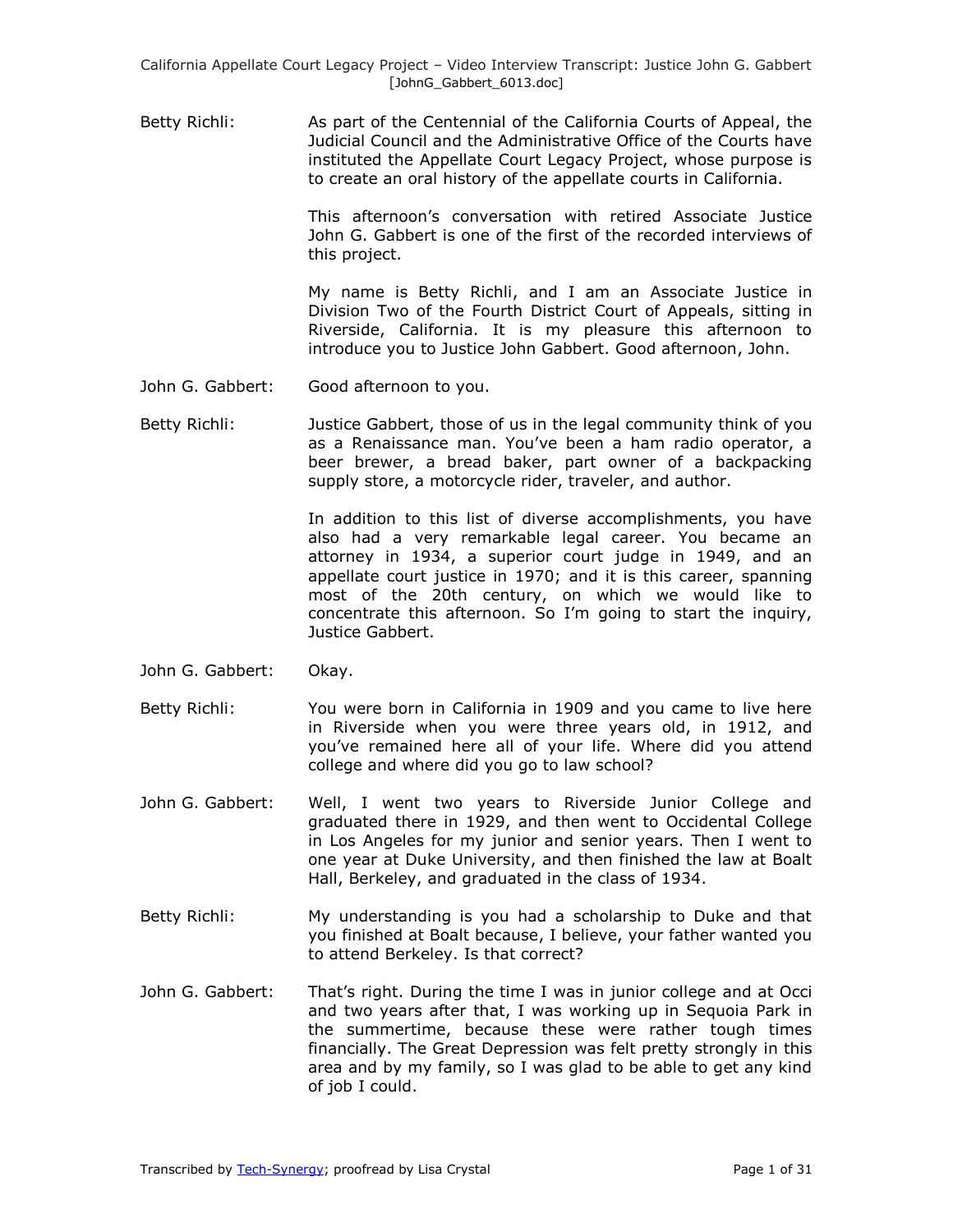I got a job as a spieler on a sightseeing bus, and permanently ruined my voice as a result. It didn't have microphones and public address systems in those days, or at least the kind that we could use on the bus.

So in the summertimes I was working up at Sequoia. Then after my first year at Duke, which I loved very much and liked very much, the attorney for the park's company came up to see the manager and spend a day or two. He had been my Boy Scout scoutmaster when I was a kid. I saw him sitting out on the lodge veranda one evening smoking a cigar, and I went up to him. He was Senator Leonard Defani from Riverside. I introduced myself to him, and he remembered me somewhat, I guess, and we got talking. He asked me what I was doing, and I said, well, I was going to law school.

So he asked me where and so forth. I told him Duke University, back in North Carolina. He said, "Well, where are you going to practice?" I said, "Well, I don't know; I hope to practice in Riverside." He said, "Whoa, you've just got to get away from North Carolina and come back to California; you should go to California, a law school in California." He was a great USC law booster. He said, "You've got to go to USC."

Well, that caused me to worry a little bit about it. I called my father on the telephone and asked him what he thought. Well, my dad was a great old Cal booster. He'd gone to Berkeley—not law school, but to the university—and those were the salad days of his life, and he loved Berkeley. He said, "Well, if you're going to come to California that sounds good to me." He said, "I think you should go to Berkeley."

# $(00:05:00)$

So I wrote a letter to the law school of Berkeley and asked what I had to do to be considered—whether I could get in and so forth. They said, well, send us a copy of your transcript from Duke, and then you will also have to come and have an interview with the dean. So I got my transcript and sent it up there. So they said to come and see the dean on such and such a day; and that was at the end of the season.

So I went up to Berkeley and went to see the dean. The only question he asked me is, "Do you think you'll like it up here?" I said, "I'm sure I will." "Well, fine, that's all." Well, what a difference—think of it!—the difference between now and then, and getting into a top grade law school, or any law school, compared with those days. That was just incredible. Well, I finished my last two years at Berkeley.

*[Interview begins again to correct lighting issues.]*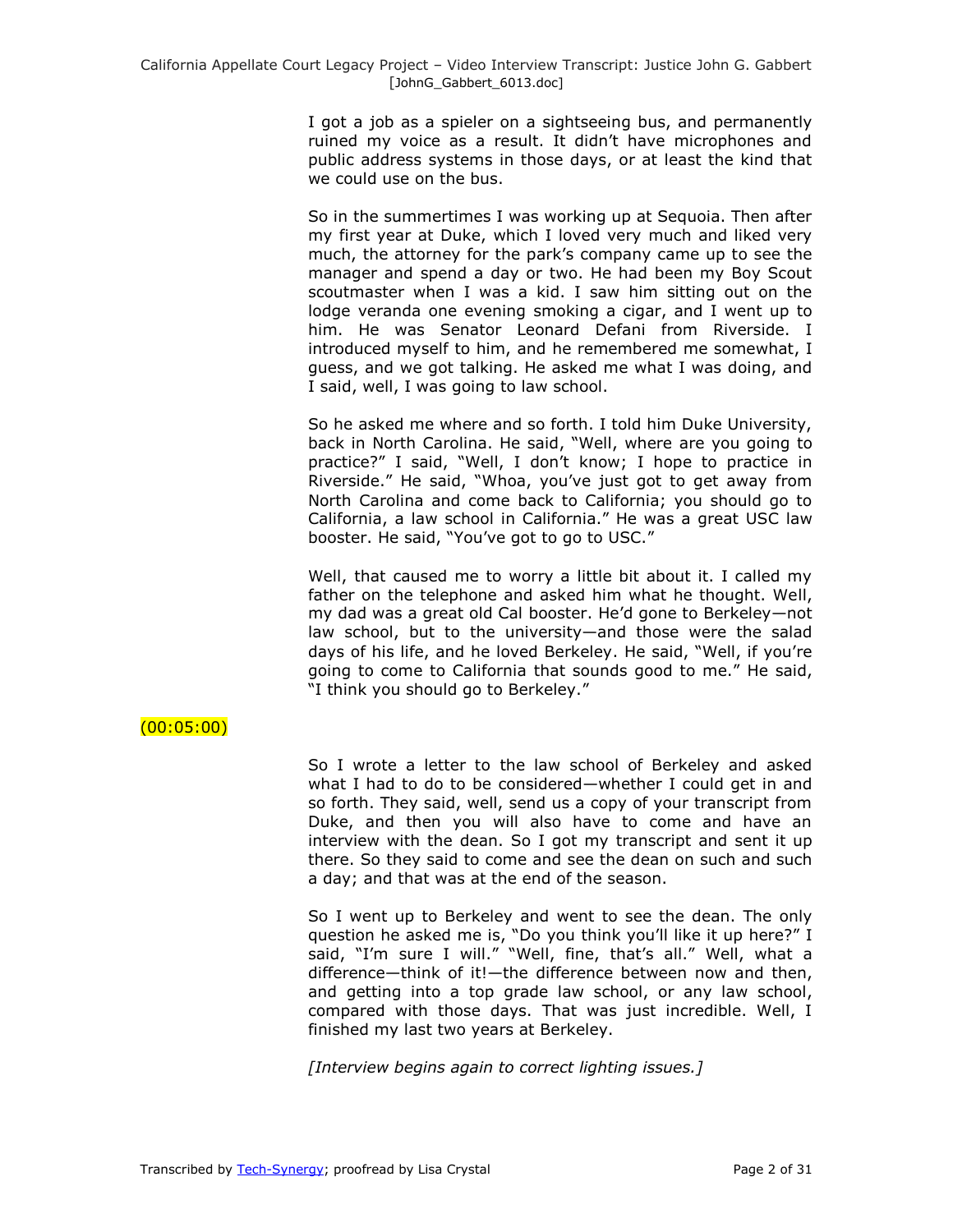Betty Richli: Good afternoon. As part of the Centennial of the California Courts of Appeal, the Judicial Council and the Administrative Office of the Courts have instituted the Appellate Court Legacy Project, whose purpose is to create an oral history of the appellate courts in California.

> This afternoon's conversation with retired Associate Justice John G. Gabbert is one of the first of the recorded interviews of this project.

> My name is Betty Richli, and I am an Associate Justice in Division Two of the Fourth District Court of Appeal sitting here in Riverside, California. It is my pleasure to introduce to you this afternoon Justice John Gabbert. Good afternoon, John.

- John G. Gabbert: Good afternoon.
- Betty Richli: Justice Gabbert, you were born in California in 1909, and you came to live in Riverside when you were three years old. I believe that was in 1912, and you've remained here in this community ever since. Where did you attend college and where did you go to law school?
- John G. Gabbert: Well, I attended college at—started out here in Riverside at Riverside Junior College then. Incidentally, in those days it was a school of about 260 students; today it has 34,000 students. I graduated there in 1929.

Then I went two years to Occidental College. Then first year of law school I went to Duke University, and then finished my second and third years at Boalt Hall, Berkeley.

- Betty Richli: Now, I understand you had a scholarship to Duke Law School and were persuaded by your dad to attend Boalt. What's the story behind that?
- John G. Gabbert: Well, I did have a scholarship. When I was at Occi I was a janitor in one of the halls, and I would work there in the early evening. I noticed that there was a sign on the bulletin board that there were law scholarships available at Duke University, and they had a little thing so that you could make an application. So I thought, well, I'd like to go to law school; I'll try that.

I hadn't made any final plans then. So I did, and got back to send them a resume and scholastic record and so on, which I did. Then I got a notice and I could go; they'd give me a scholarship.

I got a scholarship for tuition, and all it cost me for my room and board and everything was \$40 a month. So I got my life there for very little, and it was a lifesaver in those days. Well,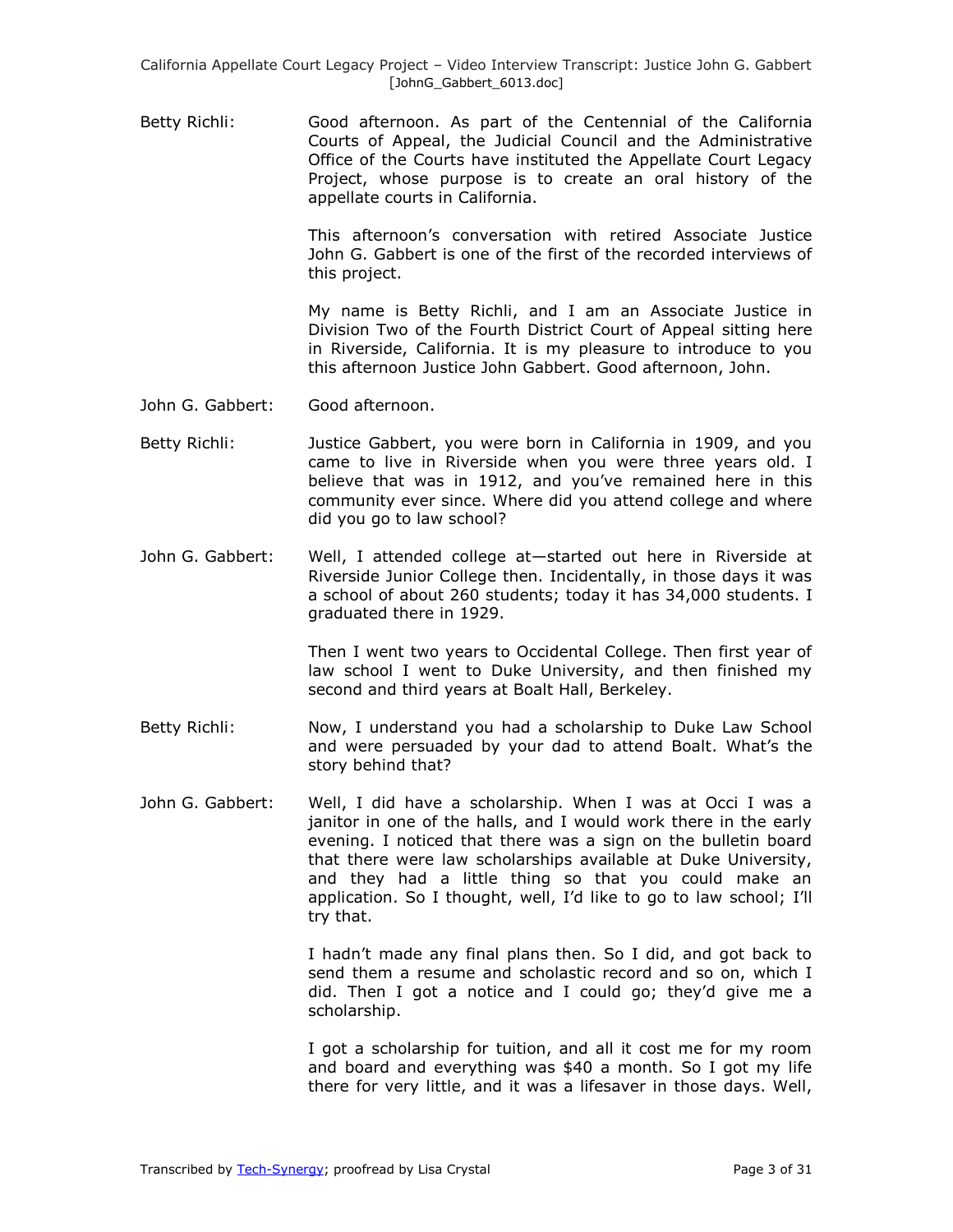pretty tough economic times. And I went there and I liked it, and I got my scholarship awarded for a second year.

But then I was working during the summers. I worked for several summers as a spieler on a sightseeing bus in Sequoia Park. That's where I permanently ruined my voice, trying to speak up over the grinding gears of that bus.

Anyway, one evening the attorney who represented the park's company was up seeing the manager for a few days on matters of the company. And he was Senator Leonard Defani from Riverside, and he had been my scoutmaster when I was a young scout.

# $(00:09:56)$

So I went up, and he was sitting out on the veranda; I went up to him and introduced myself, and he remembered me, I guess. So he asked me what I was doing and one thing and another, and whether I was going to Duke Law School. He said, "Well, where do you expect to practice, or where do you want to practice?" I said, "Well, I hope to go back to Riverside." He said, "Well, you should come to a California school and finish up out here." He said, "You should come here." And "a lot of things you ought to know about California that you won't get back there," and so on and so on and so on.

Well, I then got in touch with my dad, because I valued his opinion—whether I should try to leave Duke and come out here. My dad came up to see me—drove up to Sequoia and took a couple of days to do it up and back. I told him what Leonard Defani told me. He said, "Well, I think that sounds pretty good to me." He said, "But you should go to Cal." Now, Leonard wanted me to go to USC because he was a USC law grad. My dad was an old Cal booster.

So finally I made an application to Berkeley, and all I had to do was submit a transcript and to go and have an interview with the dean, Dean McMurray. So I made an appointment and went up just before school was to start, went in to see him; and I figured that Duke didn't start as early as Cal did, and if I got turned down I could go back to Duke.

He said, "Well, do you think you'd like it up here?" I said, "Yeah, I sure would." He said, "Well, fine." That was all it was in those days—incredible.

- Betty Richli: That is pretty amazing. Well, obviously, Justice Gabbert, all they needed was a short interview; they were right, and they accepted you.
- John G. Gabbert: Well, I think everybody had a short interview in those days.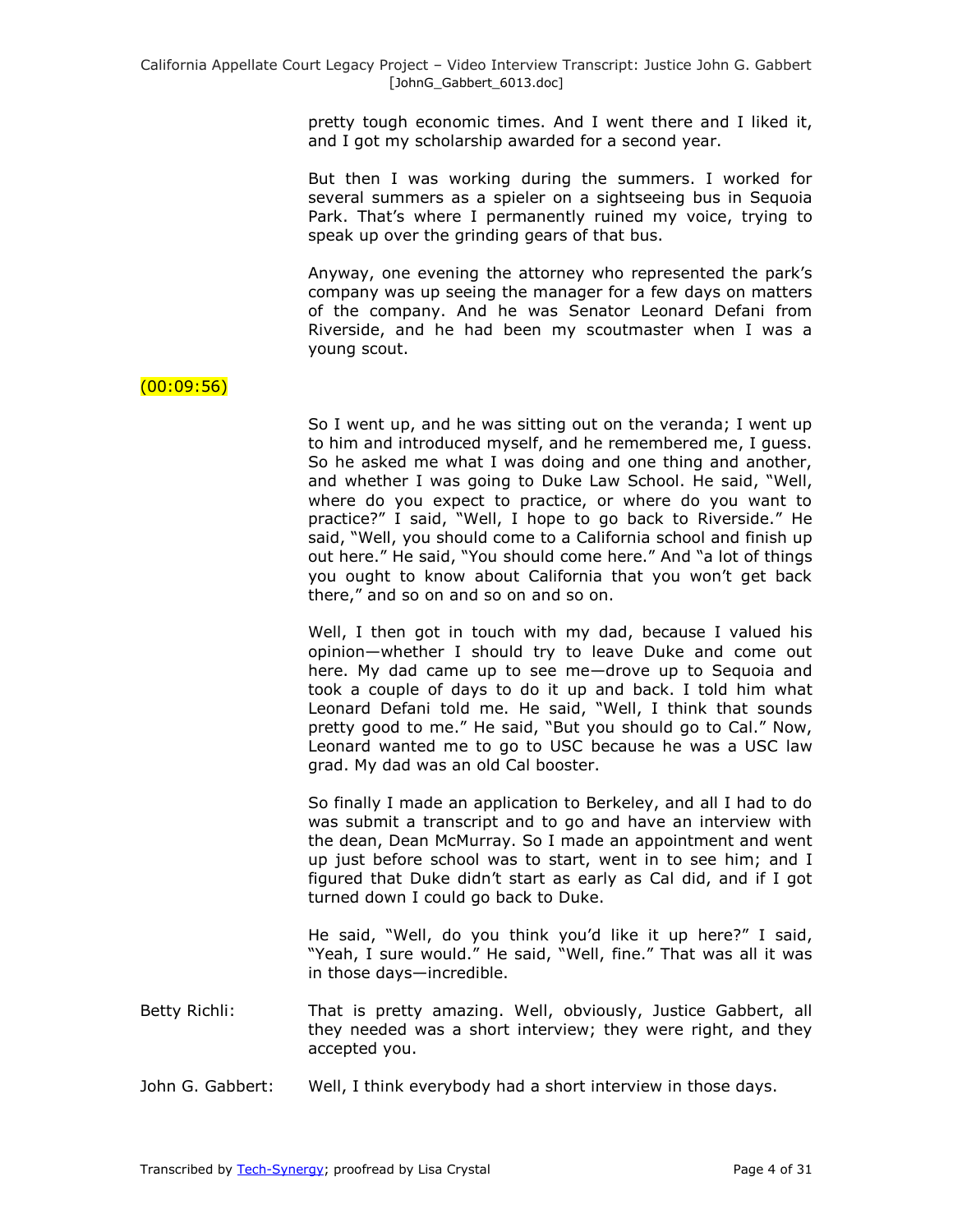Betty Richli: What made you decide to enter the legal profession?

John G. Gabbert: Well, I think it was just sheer chance. When I was in high school—when I was a freshman in high school—I got dragooned into participating in inter-class debate. That was due to my father. I had a good friend who as a joke . . . as each class at the high school here had to elect officers, and the freshmen had their meeting and they didn't know what they had to do or anything. But some member of the faculty told us that we needed to have a president and a vice-president, a secretary and a treasurer, and have a debate manager. Why do you need a debate manager? Well, every class has to debate every other class in a public assembly, and then the winner is the champion.

> Well, so, just as a joke they elected this friend of mine. So one Friday night I went to the movies with some other friends of mine, and this fellow—Perry Ellis was his name—came to my house, and my dad was there and knew him. He wanted to know if I was home, and my dad said, "No, I think he went to the movies." He said, "What are you here for, Perry?"

> "Well," he said, "I'm trying to find some guy who would serve on the debate team." He said, "I can't find any; we've got to debate the sophomores in the assembly."

> So my dad said, "Well, I'll have John do it with you." Ellis couldn't find anyone else, so the two of us were the debate team. Oh boy, I put up a big howl when my dad told me I had to do that. He said, "Listen, I've never asked you to do something that I didn't want you to do very seriously; I never made you do anything. But I'm making you do this."

> Well, it was the best thing that ever happened. Perry and I didn't even know what a debate was. So my dad became our coach. He was a newspaper man, the editor of the local newspaper, the *Enterprise*.

> So the subject was a resolve that there should be a Secretary of Education in the President's cabinet. He belonged to newspaper associations, and they had a service called the Editorial Research Reports. So he called them to get the material.

> So he got the material on that subject. Then he made us go over that. Then he said, "You've got to write your speeches out, and I'm going to have you memorize them." I think they were eight-minute speeches or something, eight minutes; and four or five minutes each for rebuttal.

### (00:15:03)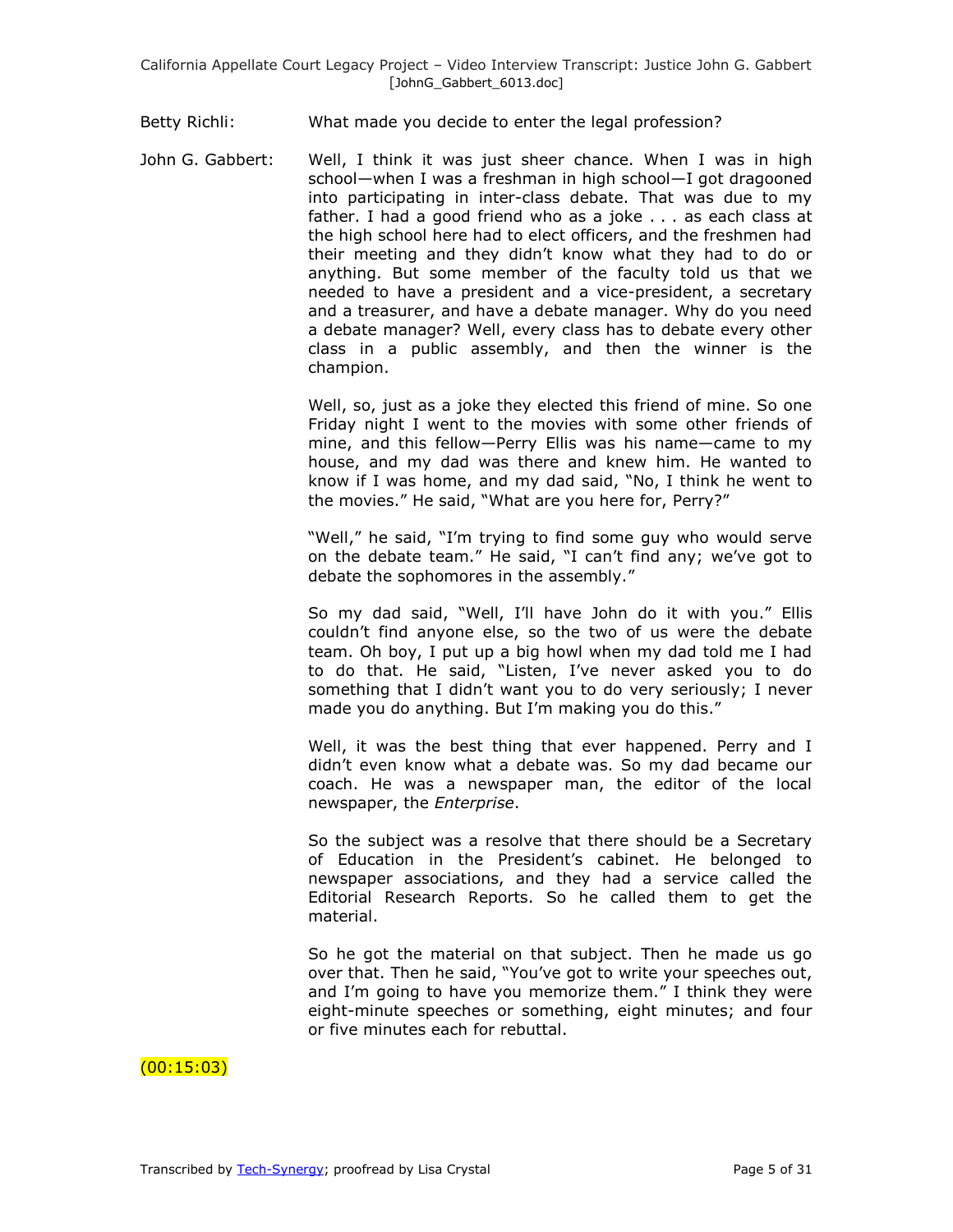Well, anyway, to make a long story short, he practically had to do everything to get us into the thing. He took us down one weekend to the Hotel del Coronado in San Diego, and had us walking up and down the beach until we knew our speeches absolutely perfect.

We were just little parrots, but we just swamped the sophomores. I was so scared to death that my socks might fall down that I wore—in those days people wore garters. I wore two pairs of garters; I mean that. And I was just petrified and so was my partner, but we . . . my dad had ingrained us into this. In getting ready for it he said, "Now you've got to prepare for the rebuttal."

Well, what's rebuttal? We didn't even know what that was. He said, "Well, you've got to answer the arguments that the other side makes." So we said, "What are the arguments that the other side makes?" Well, he made us a list of the things we'd gotten out of the Editorial Research Report. So we had 8 or 10 points; so he divided them up. We wrote a short, 30-second rebuttal for each one of them, and then we divided them between us, and we each had to memorize all of those.

- Betty Richli: So this gave you a great background, didn't it?
- John G. Gabbert: We beat the heck out of them. Well, that was the only thing the freshmen did that whole year, I guess. All of the teachers are going to the class to congratulate us for this. It built your ego up, and I thought that was great.

Well, we went on, and we had to debate the juniors, who had beaten the seniors. So we went to my dad and said, "Hey, we've got to debate a question about branch banking; will you help us?" He said, "No, I showed you what you had to do; you do it." Which was another good thing he did for us.

So Perry and I had the idea, and we stumbled along and we won that one. So that was a big deal, and it got us all enthused and excited. So we got on the high school debate team as freshmen and we debated. So from then on the only thing I ever wanted to do in high school and college was debate, and that got me started.

Then the law part came. My father, who was in the newspaper, was sued for libel; and it was a big case.

- Betty Richli: The man who sued your father was a member of the Klan, was he not?
- John G. Gabbert: Yes, and he was also the mayor of Riverside. Now, to back up a little bit, Riverside had a large population of Chinese, and the old animosity and racial attitudes toward the Chinese was very prevalent in this community, unfortunately.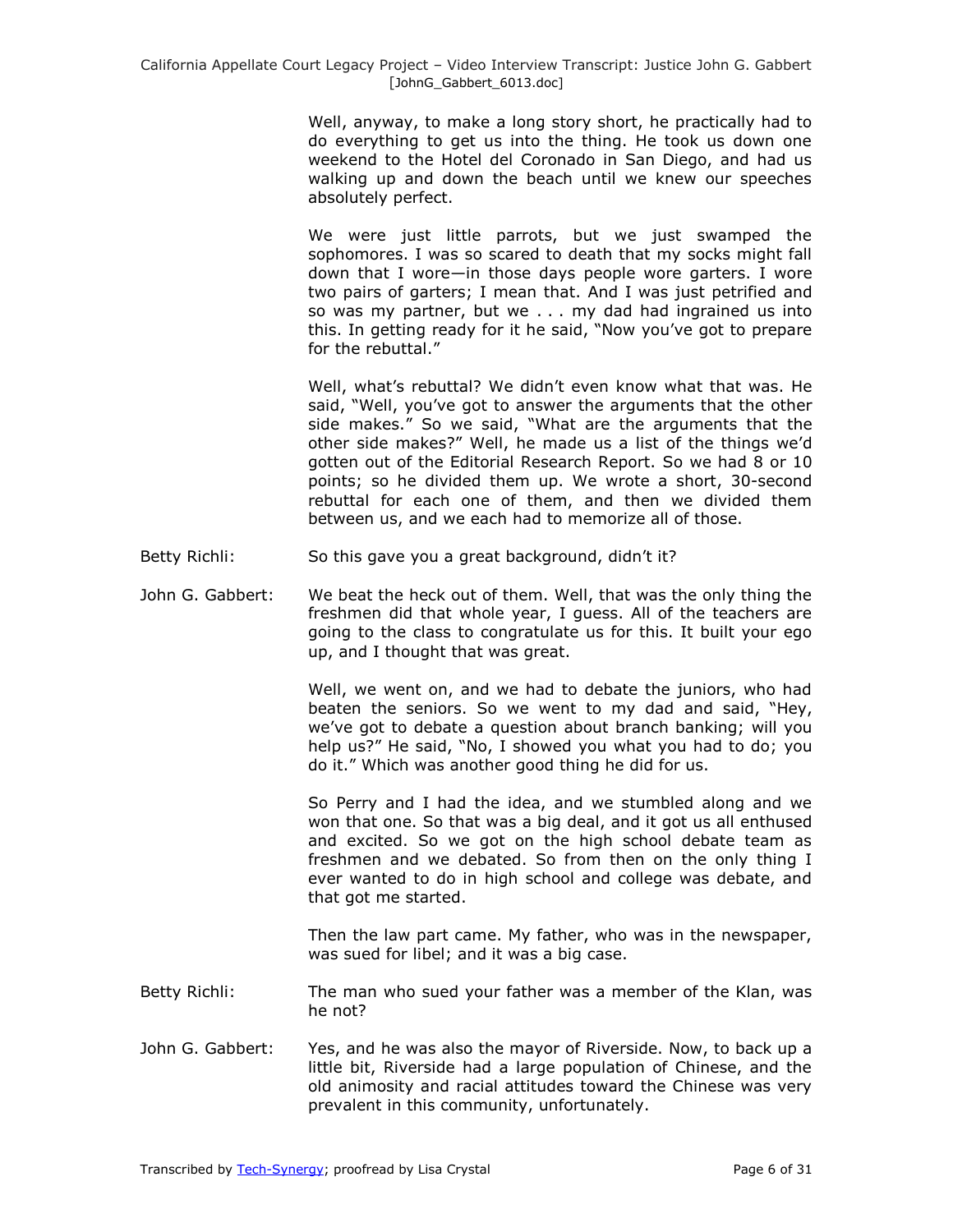The Chinese were here for . . . first of all, they were very active in the earliest days in the citrus industry, in the packing and grove management and work. Then later they were in gardening, and they had rather large market gardens and so on. They had a section in the downtown area where they lived, or close in a few blocks. One day there was a lot of racial animosity toward them stirred up; and a group from the Klan, I believe now, went down and burned them out—burned them all out. Well, so, they were driven down into the river bottom area where they had another little Chinatown, which went on for years.

Well, my father took a strong view of that in the paper, and that was probably tempered by the fact that my father could speak Chinese. His major in college was English, but his minor was Chinese, and he and one other student were the only ones taking Chinese when he was at the University of California for four years.

They had a wonderful professor who was practically a teacher. Now, my dad could read and write in Mandarin—not too well, I'm sure. The local Chinese were all from Canton, but there was enough spillover so he could palaver with them. They thought he was God.

### (00:19:55)

He took their side in fighting this animosity and the actions that were taken against them. I might say that my sister and I never had such presents as the Chinese brought to us every Christmas. We had more litchi nuts, she had more porcelain dolls, I had more little—

Betty Richli: The abacus and—

John G. Gabbert: Not boxes, you know, but secret ways of opening them and closing them and so forth.

> Well, anyway, so that was what happened. Well, this was a big thing, and the local judges excused themselves, or recused themselves, and called out for help. Leon Yankwich, a judge from Los Angeles—was quite a specialist, apparently, in libel and slander and so forth—came out and they . . . Even the big courtroom in the courthouse was too small to take care of the crowds, and so they hired the Elks Club to take care of the crowds for this trial.

> The trial lasted 20 minutes. My father's attorney had a legal point there, which he argued to Judge Yankwich, and Judge Yankwich dismissed the case. I don't know what the circumstances were.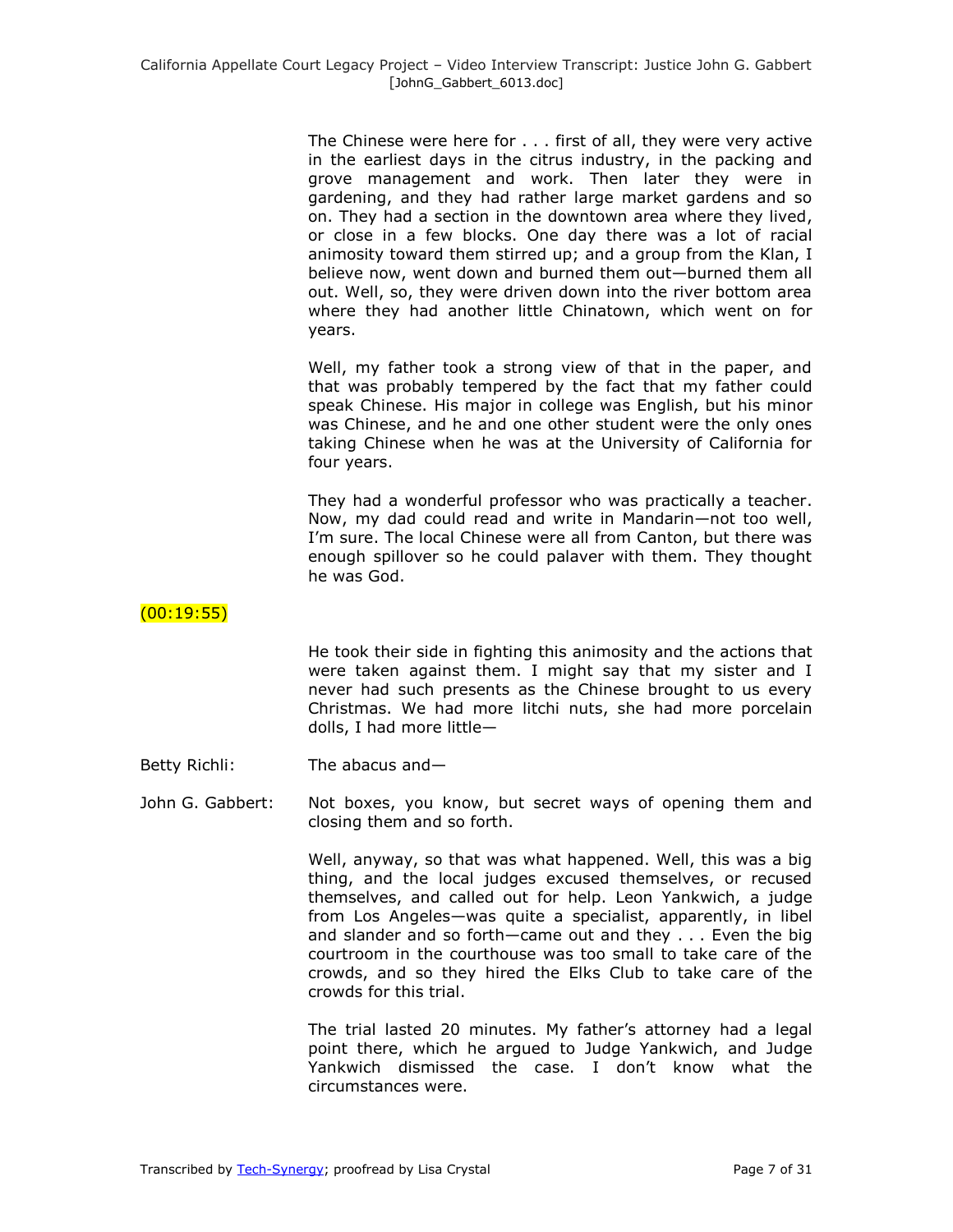So around the dinner table that night my father—who'd been through the wringer, of course, on this—was ecstatic over it, and my mother said, "But Ray, how much did it cost?" My dad said, "Well, I had to pay him \$1,000 for today." Somehow or other it came out that the attorney had only appeared for 20 minutes. I thought, my god, \$1,000 for 20 minutes—that sounds like a pretty good deal. And that's when I thought I might go into the law. *[laughing]*

- Betty Richli: Oh, that's a great story; wonderful incentive. *[laughing]*
- John G. Gabbert: Also, I thought that all a lawyer had to do was talk; so that's why I continued with my debate.
- Betty Richli: Justice Gabbert, you graduated from Boalt in 1934 and you took a bar review class, and I think it's interesting to note that the teacher of your bar review class was none other than—
- John G. Gabbert: Bernard Witkin.
- Betty Richli: This was the second, third, fourth class he had taught bar review?
- John G. Gabbert: It was one of the very first, and I wouldn't be surprised if it was maybe the third—second or third or fourth. Anyway, he didn't even have his *Summary of California Law* as we later know it as a bound book; it was free sheets of mimeograph paper. And it was held in San Francisco, and I would say that probably 25 were in the class.
- Betty Richli: You passed the bar and became a member of the Riverside legal community in 1934.
- John G. Gabbert: Yeah, thanks to Bernie.
- Betty Richli: Thanks to Bernie. Now, when you joined the Riverside County Bar Association, about how many members were there?
- John G. Gabbert: Well, I think that there were under 50, and that included the 4 new members who joined that year. There hadn't been any young lawyers come here for several years. I think the last had come up maybe five years before—Russell Wade, Harmon Brown maybe a year or two ahead of Russ.

But there were four of us. Mary McFarland was from Boalt, my class there. Then there was Don Adams and Christian Sarau, who had graduated the same year over at Hastings. Now, Mary's father was one of the earliest mayors, maybe the first mayor of Riverside. He was one of the old, old-time attorneys, and well known and respected. He probably had the major probate business in the county. Then Chris Sarau's father was a partner in the then-leading major civil commercial trial firm, Sarau & Thompson, and so Chris went with his dad.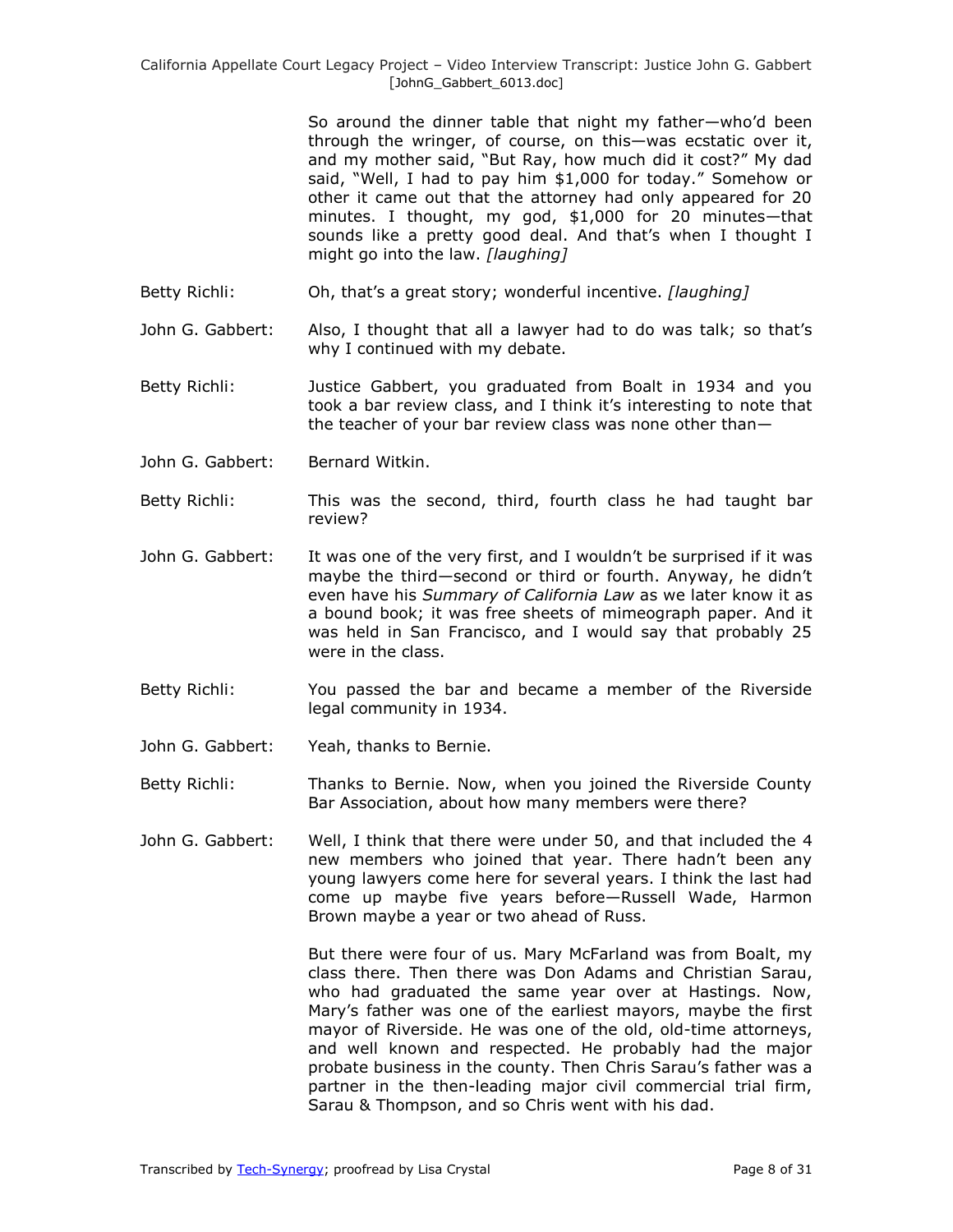- Betty Richli: That became Thompson & Colegate at some point in time.
- John G. Gabbert: Which later became Thompson & Colegate, yes. Then Don Adams . . . I knew Don, although he was several years older than I was, because his father was probably a leading doctor in Riverside at the time, and he was our family doctor. We knew them and knew the family, and had been there many times and visited with him, and they knew us.
- (00:24:57)

He and I both were faced with the problem of finding someplace to go. This was the bottom of the Depression, and even fellows who were the top-notch boys in our class couldn't find things to do.

One member of the class got a job with Pillsbury Madison & Sutro in San Francisco at the enormous salary then of \$125 a month. Every one of us thought, my god, that's . . . the millennium has been reached. Many of the fellows couldn't find anything to do. Eventually all of them found places, but it took time, and they worked maybe two or three years sometimes in other things before they could get in the practice.

So Don and I finally came to a conclusion. Actually, I didn't go out and walk the streets, but I made inquiries here and there, and there were just no openings that I could discern. So Don and I thought, well, why don't we hang out a shingle and see what'll happen? And not much did. *[laughing]*

- Betty Richli: You practiced then in private practice until about 1943; that was the height of the Second World War. And then what happened to you at that time?
- John G. Gabbert: Well, Don and I worked together. Can I back up on this to get into it?
- Betty Richli: Yes.
- John G. Gabbert: We worked together for a year, and he had financial backing that I didn't have; and while we managed to pay our secretary and \$35 rent for the law office, it was a situation that if I hadn't lived at home I wouldn't have made it. So during that year I tried, I guess—or was appointed on and tried—a number of the criminal defense cases when I was appointed by the court, when the criminal charge needed counsel and they didn't have a public defender. This was all pro bono; no pay whatsoever.

But the judges normally would appoint young lawyers to represent the fellows that were in need of counsel. But Chauncey McFarland and George Sarau knew the judges. They said, "I can't. I need Mary in the office; I need Chris in the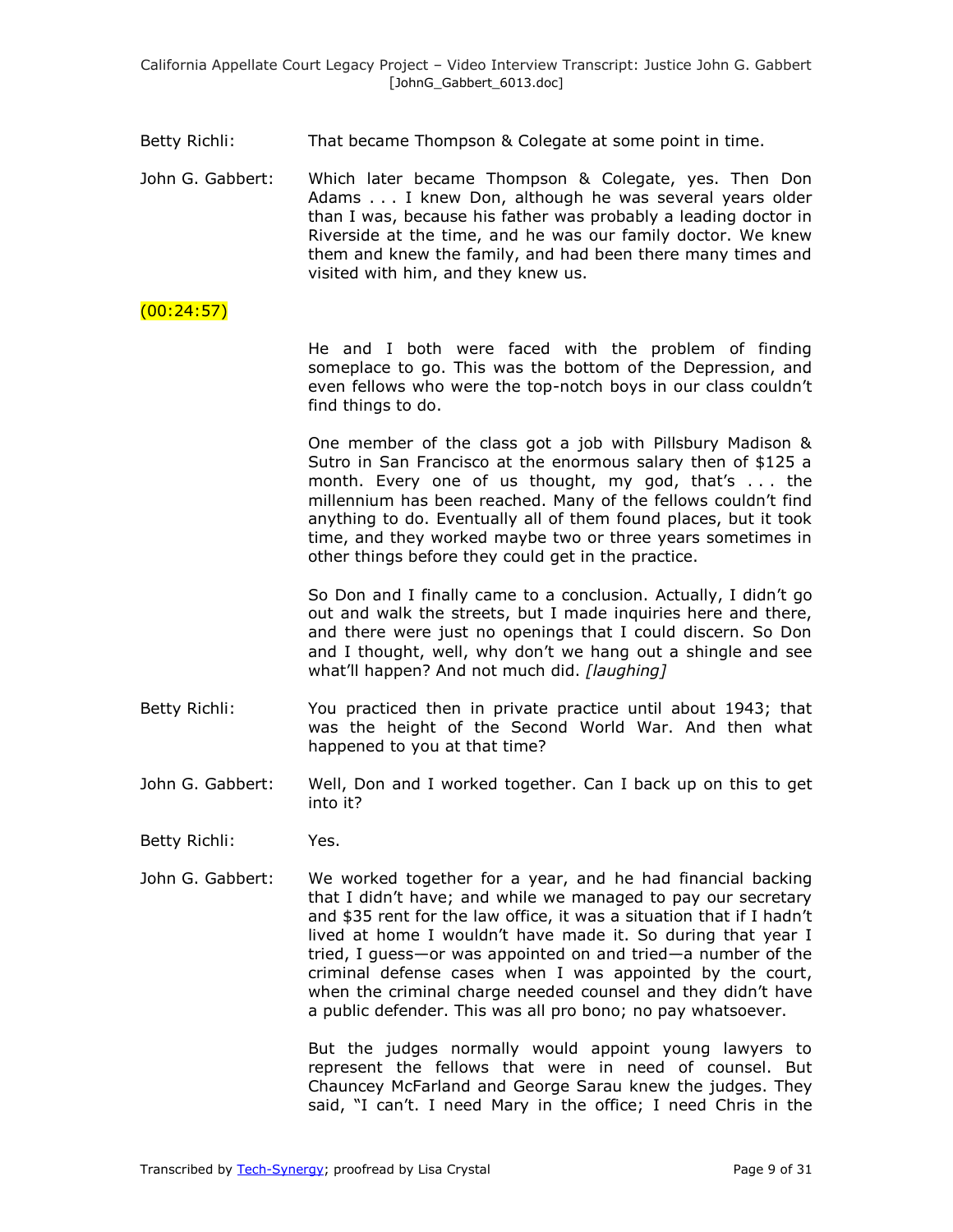office.‖ So the judges would appoint Don Adams and me on every criminal case when anyone needed an attorney.

Well, Don didn't want to do any court work; he wanted to do all office work. And he eventually developed into a very, very good probate attorney, and that was what he wanted to do. So I would take all his cases; I figured that that was where I could get some experience. It was a real catch-as-catch-can experience, and a wonderful experience for me. I don't know what I did for my clients, but I sure tried.

Well, I really made the DA work in a few cases, and so he offered me a job as a deputy, and that was my lifesaver. Then I was there for three years, and then went with Best & Best and eventually became a partner in that firm. That was in 1938.

- Betty Richli: So you were with Best & Best, which subsequently ... The firm that you refer to as Best & Best actually then became known as Best Best & Krieger; but at that time after you joined it, you became a partner, and it was Best, Best & Gabbert, wasn't it?
- John G. Gabbert: That's right, and I had known Jim Krieger in high school. I took my last two years at a high school in South Pasadena, where my family moved for two years; I knew him there. He had gone to Columbia Law School. I didn't know him; after high school we separated as far as knowing each other. It was kind of being acquainted.

He then came out back to California and was with O'Melveny and Myers' office in Los Angeles, and doing well there. But he wanted to come to a smaller town. He married a young lady from Riverside.

Well, one day I was down at the justice court filing some papers or something, and her mother was acting as the clerk of the justice court. And it was in summertime and Lois, her daughter, was helping her down there doing some work. So she spoke to me and asked me if I knew anyplace where her husband Jim might be able to find a place to go in Riverside.

### $(00:30:09)$

When I found out that he was Jim Krieger, I didn't know that it was the same guy. I said, "Well, have him come out, and we will have the firm interview him"-which he did, and we then proceeded in that fashion.

- Betty Richli: And the rest, as we know, is history, so to speak.
- John G. Gabbert: They now have 188 lawyers in the firm. *[laughing]*
- Betty Richli: Now, it was while you were at Best, Best & Gabbert that you were you drafted into the Army?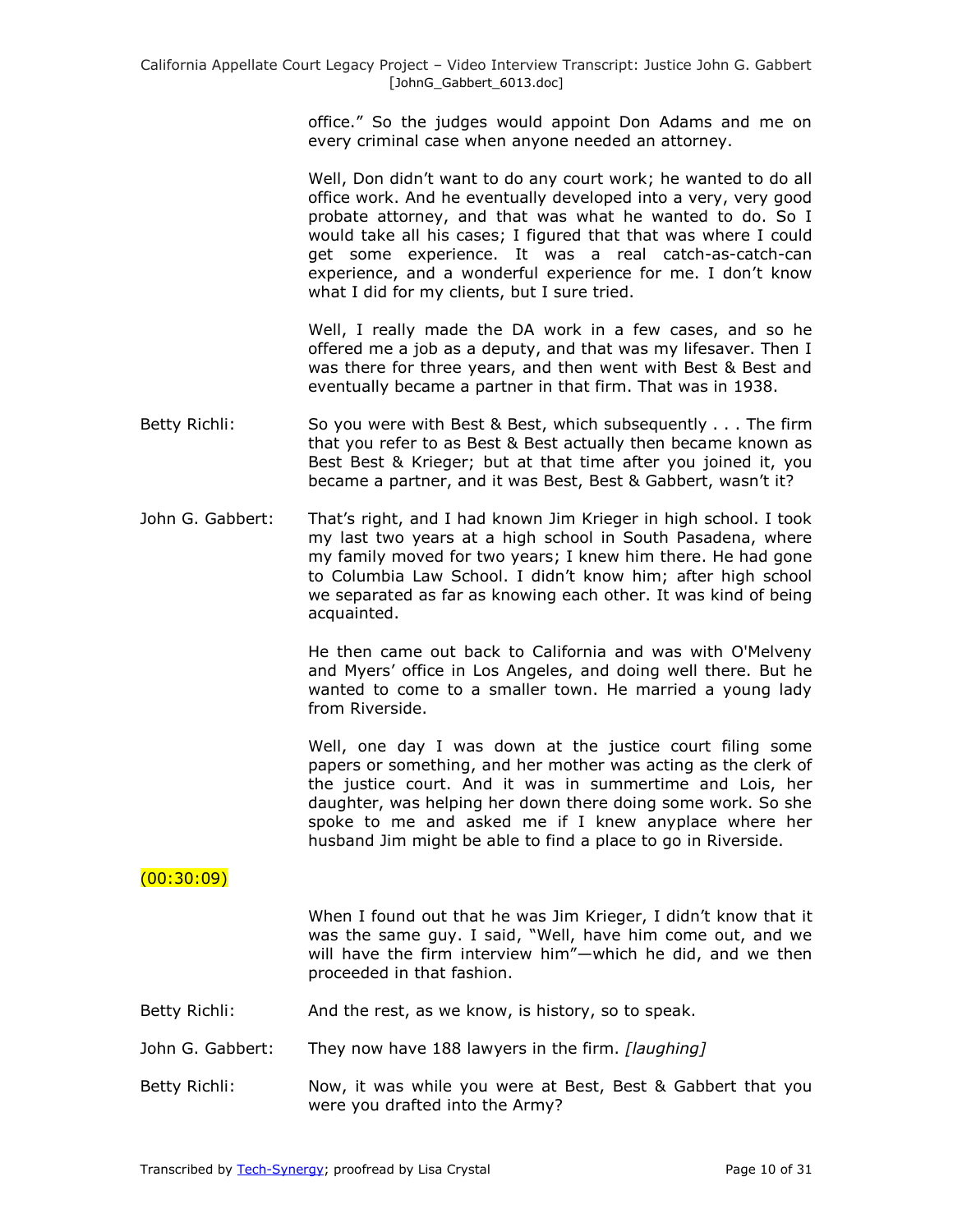John G. Gabbert: Well, essentially, I guess. I was working on, to me, the most important case I ever had—involving a lot of water rights in the Marino Valley. And I'd been working on it for some months. I had drawn the number one number for a father—I had two kids at that time—in the draft, so you're in . . . All fathers will be called; fathers won't be called.

> One day *Time* magazine came out with a big question mark on the cover and showed some men and little kids and said, "Will fathers be next?" The board of directors of the company, knowing that this case was going to eventually—within the next few months—come probably to trial, asked me, "Now, what's your draft status about this?" So I said, "Well, I'll go and find out."

> So I knew the clerk at the draft board and I went up to him and spoke to him and asked him. I told him the reason I was asking; I wanted to be sure of what my status was, and the people who were . . . and the officers of the water company wanted to know.

> So he said, "Well, I'll tell you, John, the truth is you're going to be called in two weeks." And I said, "All right, Clyde, I'll make a deal with you if I can. If I enlist today, can you postpone my activation for a short time so that I can get to work on this thing and get somebody else to take this case, which is the main thing I'm concerned about?"

> So we made a deal. Then I got my partner Gene Best, and the two of us then began a real search to find an attorney to take the case over. We got retired Justice John Preston of the California Supreme Court to take the case. That was a very interesting experience, working with him very intensively for a couple of weeks freely on that case.

> Then I went down, and they sent me back to Fort Custer, Michigan, to go to the military police basic training, which I did. Then I was sent to the provo marshal general's investigator school and went to that, and then went to New Guinea and the Philippines as a special agent for the provo marshal.

- Betty Richli: How long were you in the Philippines?
- John G. Gabbert: Fourteen months. Well, I was in New Guinea and the Philippines for 14 months. I was waiting in New Guinea for several months before we could get into the Philippines.
- Betty Richli: Were you in the Philippines when MacArthur returned?
- John G. Gabbert: No, he returned at the time of the Battle of Leyte, but we were in there right afterward. We were in there when they were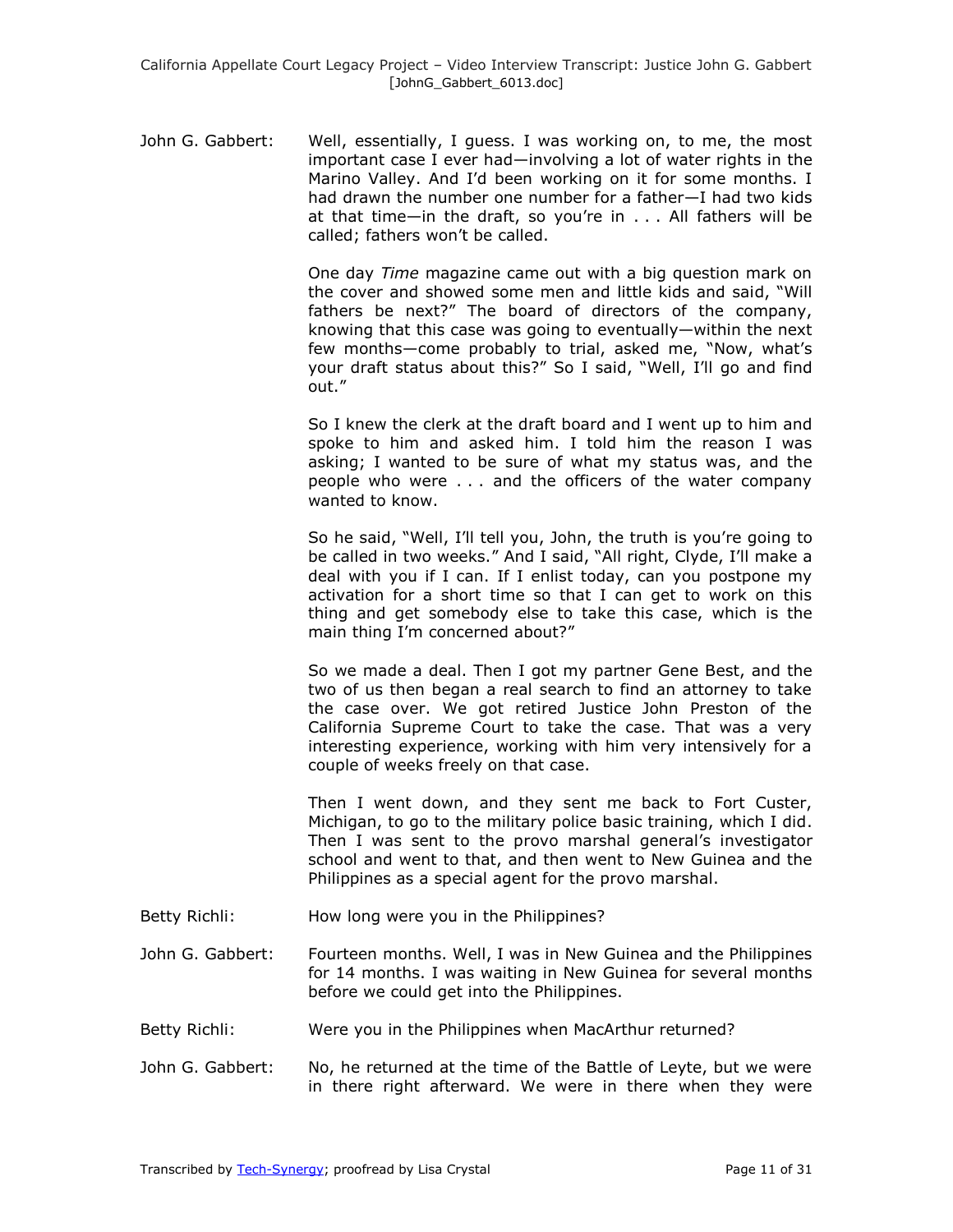fighting in Manila, and participated on the edges of that sort of thing for a while—got shot at a couple of times.

Then I got admitted to the . . . the Republic of the Philippines was created. They had their constitutional convention and everything right across the street from where we were staying in an old house in Manila, and we could look in the window while they were debating the constitutional convention of the Republic of the Philippines.

So their supreme court met at the Malacañang Palace, and another fellow and  $I \ldots$  nearly all of us on the CID were attorneys, probably 75 percent were attorneys. Another fellow and I that worked together all the time, we were both attorneys, and we went down, got admitted to the Philippines Supreme Court.

So then we appeared a few times before the supreme court on matters which probably could have been taken care of in the justice court if they had found one for the provo marshal; and it was a great experience.

## $(00:34:59)$

- Betty Richli: Then you came back to Riverside and rejoined the firm?
- John G. Gabbert: That's right, and then in 1949 I was appointed to the bench.
- Betty Richli: During your time in the district attorney's office . . . and just briefly, I thought this was interesting in the reading that I did. You participated in a death penalty case; I believe the defendant's name was McNeil, and he was sentenced to death. How was that carried out?
- John G. Gabbert: Oh, he was one of the last men hung in California.
- Betty Richli: What had he done?
- John G. Gabbert: He murdered his wife, Melvee McNeil; I will never forget that. He beat her to death with a washing machine wringer roller. He was a powerful, powerful man, and he was a blacksmith. He was also a deputy constable for Murrieta Justice Court. Among other things, he had a job as the bouncer at the dance hall in Temecula, where they had the Indian dances every Saturday night, and they usually involved a considerable amount of drinking and dancing and fighting. He was noted for being able to bang men's heads together and drag them out of the dance hall. Sometimes he was more enthusiastic than he should have been, and there was lot of unhappiness about that.

Two Indian young men came to the district attorney's office, and I interviewed them. They had been badly used by McNeil and wanted to see if something couldn't be done. Well, I talked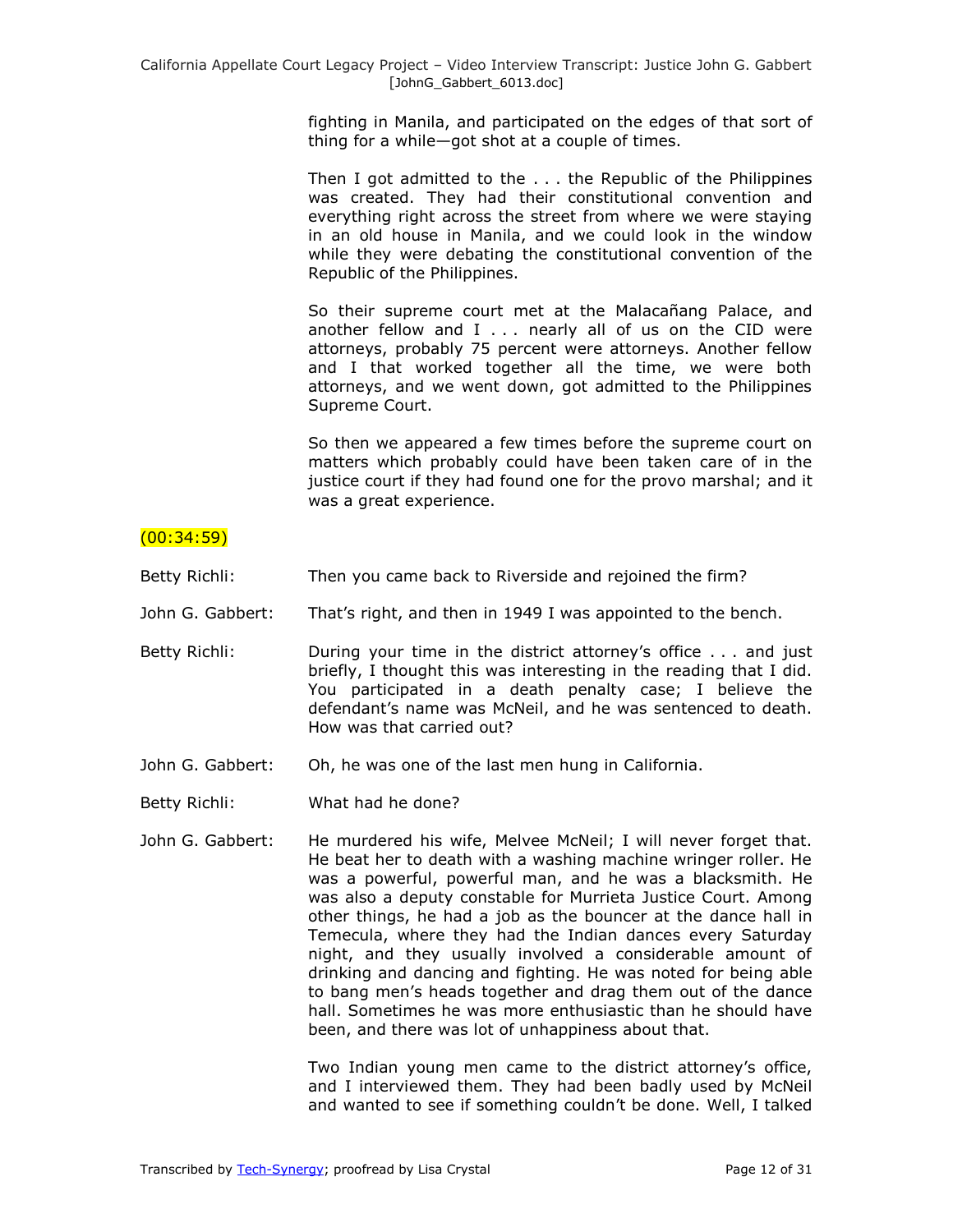to the Indian agent, and trying to avoid a real contretemps here. And we got McNeil to resign as the bouncer and agree not to do anything ever anymore, to put his hands on any of the members of the Indian group. That satisfied these Indian boys and the leaders, and we thought that we had done something worthwhile—although I felt that he had been very high-handed with them. But we probably should have now, in retrospect, been more forceful toward McNeil. About a week or two after that was when he killed his wife.

- Betty Richli: Now, you mentioned to me—I was very interested in this—you had taken up an interest in photography, and so you were called out to the scene; the district attorney at the time wanted the deputies to go to the murder scenes.
- John G. Gabbert: Mr. Redwine, the district attorney, wanted to have somebody from his office every time that there was a call of a murder, to be there. He went himself if he was available, or any other deputy.

Well, when they got the news that Mrs. McNeil had been beaten up by her husband and killed we had two investigators in the office, and one of them was a good friend of mine. So he wanted to get one of the deputies to go out, and I was free. And so we went out, and we went out there shortly after the sheriffs arrived, and went in the house and so forth.

I was busy taking . . . I had a little 35-millimeter camera, a little French camera, and so I was shooting in available light stuff as far as I could, all around everywhere.

I had got a picture of the sink, and the butcher knife was on the ground. McNeil, then, at the trial for the—he didn't talk before the trial—at the trial he testified that he'd come home at noon for lunch. When he came in the back door, his wife berated him for some reason and made him mad, and they had an argument, and she was slicing bread to make sandwiches.

- Betty Richli: With this butcher knife—
- John G. Gabbert: With a butcher knife, and that she came at him with the butcher knife. And he just reached back here, and then . . . and just happened by sheer chance there was this washing machine wringer was lying there, and he picked that up and just beat the dickens out of her.

Okay. At the trial we found out what this defense was; we didn't know this at all. We didn't know about the claim about the slicing the bread. He'd just kept quiet.

### (00:39:58)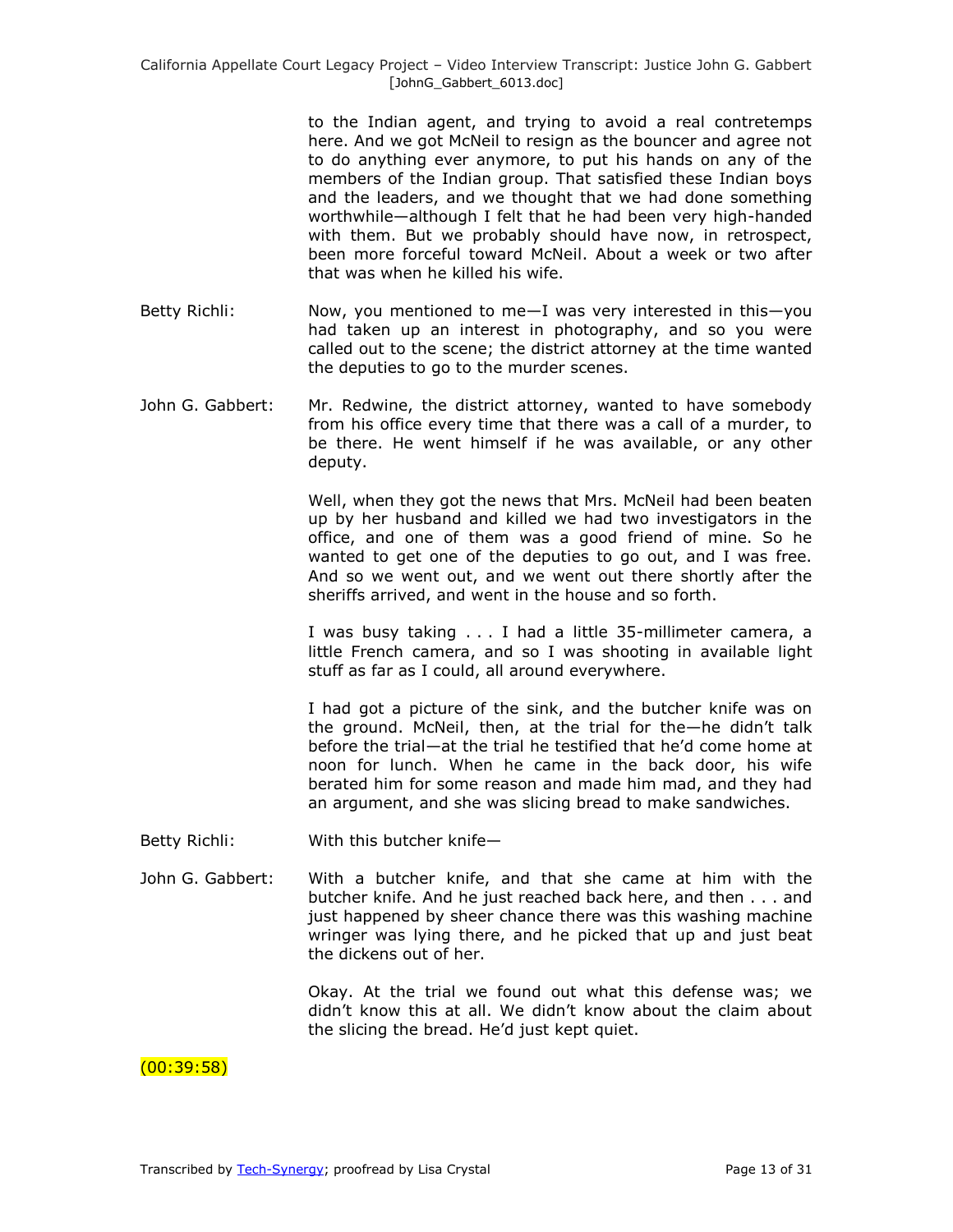John G. Gabbert: I had these pictures which I'd developed in my little darkroom at home. I said, "Earl, I picked this one up." On the counter in the kitchen was the loaf of bread, and one end of it was open and some slices were out, and on the side of the bread package it said "Sliced." Kind of blew his defense out of the water. *[laughing]*

> I was just the second. The only thing that Earl was . . . I was the youngest guy in the office, and he was very kind to let guys . . . to help bring people along. He let me do a lot of inconsequential stuff, like getting in the maps and the locations and all that sort of stuff. So he let me identify the picture.

> So I always felt in some way I was responsible for her death not throwing him in the jail for beating the Indian boys up. I felt justice was not . . . we later found he'd served a term for murder in the state of Washington, which we didn't know till later.

- Betty Richli: Before he became the constable in Murrieta.
- John G. Gabbert: Yeah. He'd also served a federal term for forgery. So I think they got the right man.
- Betty Richli: You had your Kodak moment, didn't you?
- John G. Gabbert: And, very sadly, he had three wonderful children.
- Betty Richli: Oh, that is tragic.
- John G. Gabbert: And they testified in the case. I really got well acquainted with them. And very sadly the young boy, when the World War II came along, joined the Submarine Service and he and another Riverside boy were on one of the major submarines that was sunk off of Japan.
- Betty Richli: Tragic, sad story. During the years that you were practicing law, and then your 24 years divided between the superior court bench and the appellate court bench, what do you think has been, in your opinion, the most significant change in the practice of law as you've seen it occur over the years?
- John G. Gabbert: Well, I can't pontificate, because I've been on the sidelines for 32 years. Believe it—I've been retired for that long. All right, but I do keep in touch with friends and practicing lawyers that I know. My daughter has been—for many years was—the supervising court reporter for the county; she's now retired. But she works part-time now because they always seem to be needing an extra hand.

From everything I see, it's just the great increase in California in every respect: traffic, population, the courts are jammed.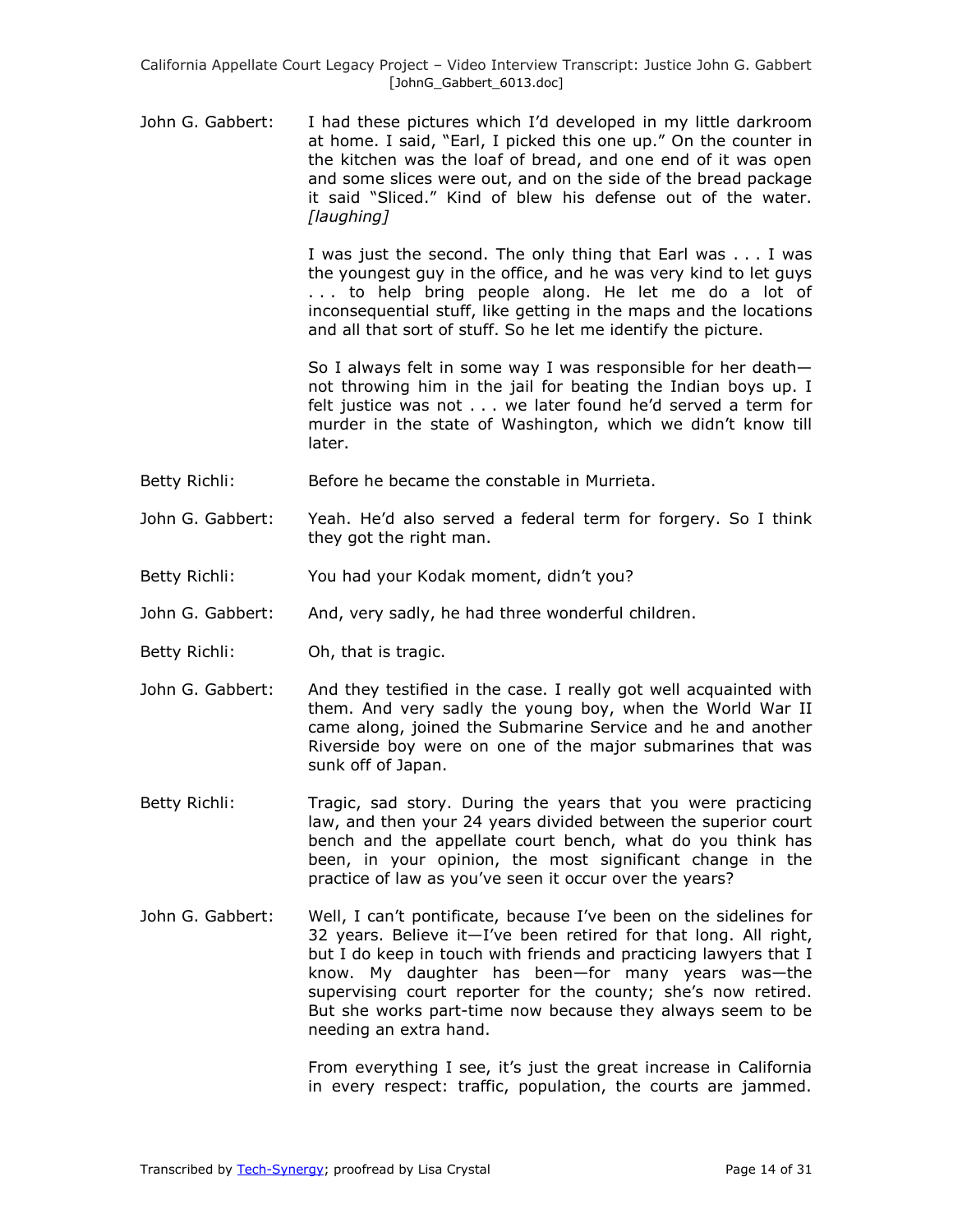> When I started to practice there were two departments in the superior court. I made the third one; it was created.

- Betty Richli: And that was in 1949?
- John G. Gabbert: Yeah. Now they have 58 judges and 18 commissioners, and need 20 more. And you folks here, just every unit of the judiciary is just jammed with work. And I think that's the greatest change—the change being that in those days, when we first started practicing, you had time to put your feet up on the table and talk to your clients. Of course all young lawyers, I think, have extra time—but in those days you had extra, extra time, and even the older attorneys, it was a . . . The difference began to occur along about the '50s, when the time became so valuable and everything had to be done by the minute.
- Betty Richli: The billable-hours concept.
- John G. Gabbert: Billable hours diary all the time; before that you didn't do that. Well, I don't mean we didn't have to work; we were busy, and I certainly was busy when I was on the bench. But not with the pressure that I think exists today. I think that's the greatest change.
- Betty Richli: Very insightful and very true. You had an opportunity, obviously when you practiced law, to really know your clients and be friends with your clients—get to know their families and spend time with them.
- John G. Gabbert: You are right. I think so, and especially in a smaller town, I think. And Riverside then was a small town.

#### $(00:45:02)$

- Betty Richli: You were appointed to the superior court in 1949 by then-Governor Warren, and in 1970 you were elevated, I believe, to the appellate court by then-Governor Ronald Reagan. Can you tell us a little bit about the process? When Earl Warren appointed you to the superior court bench were you seeking a judicial appointment? How did that happen?
- John G. Gabbert: I hadn't the slightest idea of being a judge. I thought that my partner . . . when the third department was created, I thought that my partner might be a . . . he was a vice-president of the State Bar at the time, and I thought that Gene Best would be an ideal candidate, and I gave no thought to it at all.

Then one day—I was president of the bar association at the time—one day I got a . . . and we had office hours on Saturday till noon. Just about 11:30, I got a telephone call. Our secretary came in and said, "The Governor wants to talk to you." I couldn't think why he wanted to talk to me.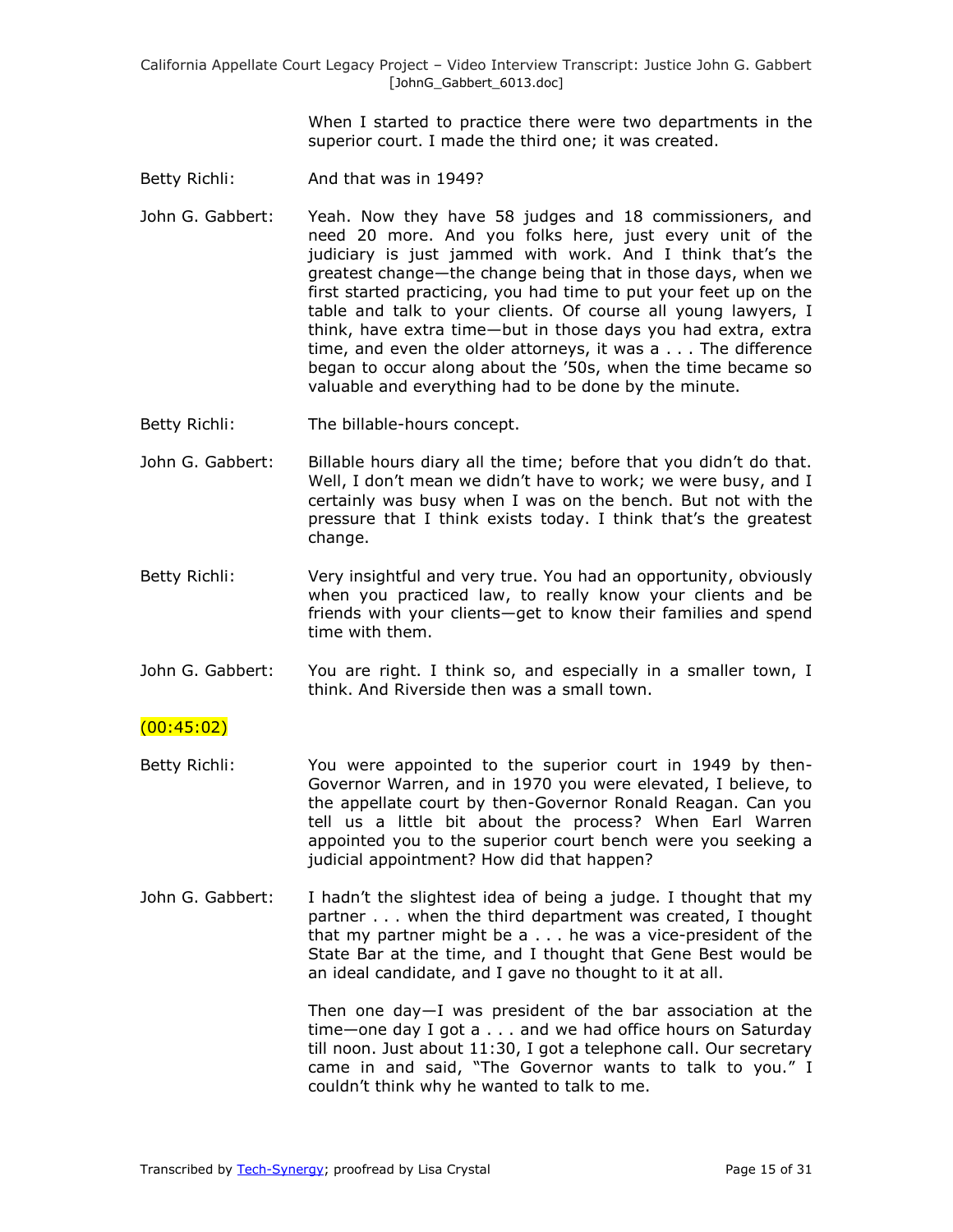So he said, "Gabbert-"

Betty Richli: This was the Governor himself?

John G. Gabbert: Yeah. He said, "Your Uncle Harry Gabbert . . ." Or "Harry Gabbert was your uncle?" I said yeah. He said, "He was a good man." He said, "I knew him well in college." He said, "If you're half as good a man as he is, I'd like to have you serve as a superior court judge down in Riverside."

> I said, "Well, Governor, this is very sudden. When do you have to know? I want to discuss it with my dad and with my partner here, and I don't want to make an immediate commitment here." He says, "Well, I will tell you, this is Saturday; don't you tell anybody except your dad and your partners, and I will call you on Monday."

> So I talked to my partners—and I felt like a dog about that, but I thought at the time that this was what I would really like to do very much. My father thought it was good, but he said, "Listen." And that was good advice. He said, "If you become a judge, I don't want you ever to run for any other office. Now if you feel that you would be willing to do that, then you can . . . with my blessing you could be a judge."

> Well, I really respected and loved my dad, and he was a man of experience and so forth, and he was right. So I said, "Well, I think I would."

> So I went and told my two—well, three partners then, of course. But the major ones were two of the oldest ones: Raymond Best and Gene Best, father and son, and they were wonderful people. So when the Governor called back, I told him I would do it, and which I did.

> So that was the way it happened. I later learned the background, because there was somebody who put in a word for me that I didn't even know had done it and later found out.

- Betty Richli: Wow. That's an amazing story. Now, when you were appointed by Governor Reagan to the appellate court bench, was the process as easy for you?
- John G. Gabbert: Well, no, not that easy. When I knew that there was going to be another opening over in the Fourth District—
- Betty Richli: And that court at that time . . . we sit here at this division at Riverside now, but at that time the division sat in San Bernardino County.
- John G. Gabbert: San Bernardino, yes. All right. I thought that there were going to be two openings in that, in the Fourth District over there then, and I knew that Bob Gardner from Orange County was a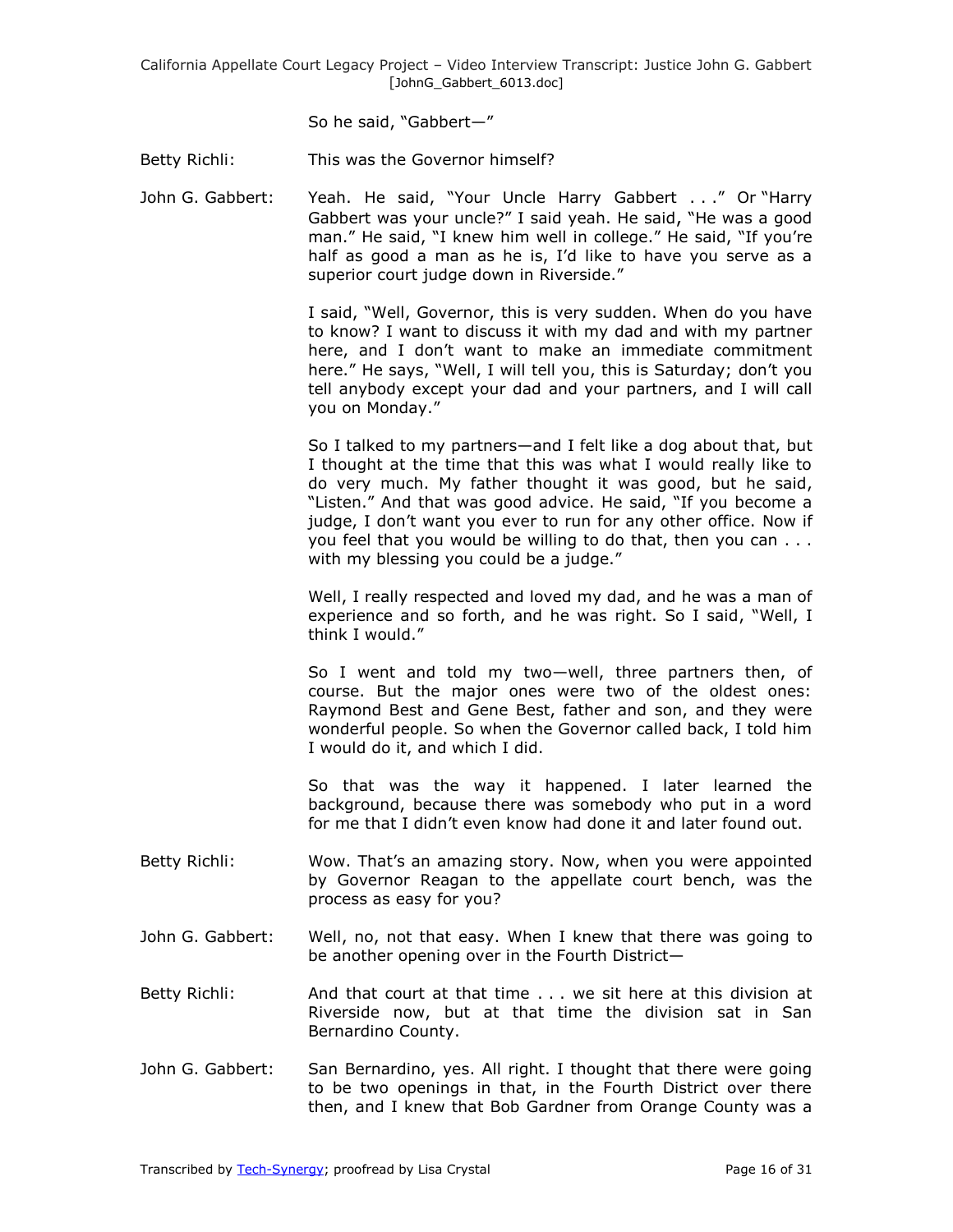> shoo-in for one of them. So I thought just . . . I had served a couple of pro tems over there and enjoyed it, and so I thought, well, I'll put my name in, which I did.

#### $(00:50:00)$

Then after a certain period of time went by and so on, I had sent some letters of recommendation and so on; I guess everybody does. One of the Assemblymen came to me and said that the Governor would like to appoint me, but that I was too old. So I accepted that. Then about—

- Betty Richli: You were at that time what, 60, in 19-?
- John G. Gabbert: Yes, I was about 60.

Betty Richli: Having just turned 61, I don't think that's too old.

John G. Gabbert: Well, as a matter of fact, I think I was just about 61 too, because I only served four years on the court; that's why I wonder why you're interviewing me here. *[laughing]*

> Anyway, so then there was another opening came along shortly after that, and the Governor appointed me; so that was how I served on the court. I served there four years, until 1974. At that time my dear wife wanted to do some family things and do some traveling and one thing or another, and I thought that I would do that.

> I had a chance to go out to the university here, if I wanted to. So I thought well, I can do that, and then when we get done with what we want to do, I can go out there, perhaps, and work as an adjunct professor in poly sci.

> But I didn't do that for 10 years, I guess, or 8 years, because we did some traveling and other things, and that was . . . I often think now that I made a great mistake. I should have stayed on it for the next . . . up until 70, but after that you then take a cutoff on salary and one thing or another. So I thought, well, there's no advantage.

> Then I was also asked to serve pro tem by assignment. At that time, the Chief Justice, Justice Bird, had a very strong feeling that judges from other courts, retired appellate court judges, should go to the municipal courts. That was a good idea; that's all right.

> So I said I would think about it. They said, well, we'll assign you to the municipal court in Corona. Well, the more I thought about it the more I felt, well, all I'll do is screw up down there; all they have is 50, 60 traffic cases a day.

Betty Richli: Yeah, I was going to say, it's traffic out there.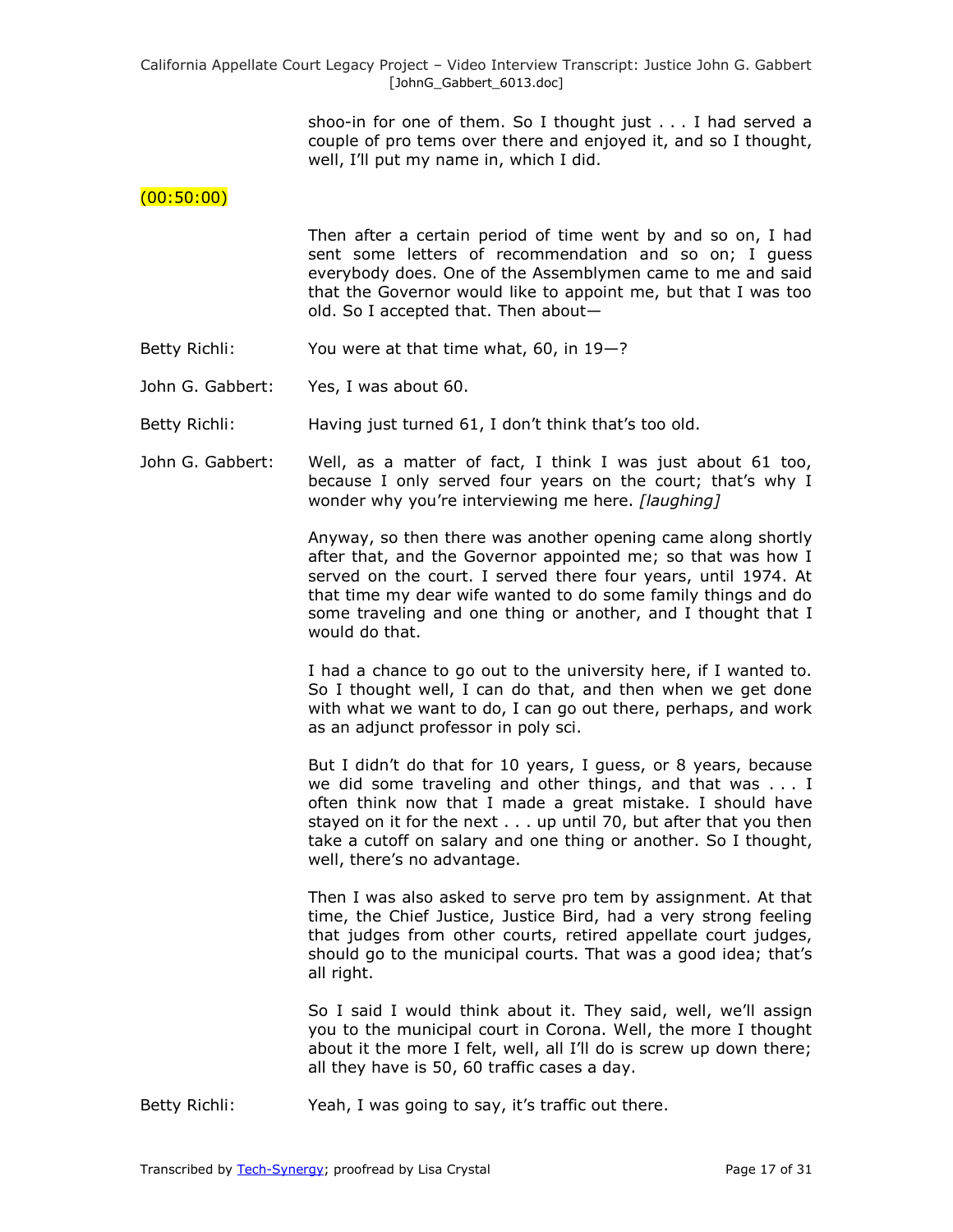- John G. Gabbert: I said, I think . . . it's not that I felt that I was better than serving in that court, but I just felt that for my experience, it was a long time away from any . . . I had been a police judge here, a sitting judge, before I went on the court, when I was in private practice, and I knew a little bit about traffic—but that was years ago. So I thought, well, I won't serve; and I did other things, and later taught for two or three years out at UCR, as you did.
- Betty Richli: And enjoyed that, I'm sure.
- John G. Gabbert: I wish I'd done that for years; it was the most enjoyable thing I ever did.
- Betty Richli: It is; it is interesting. You sat with, as you already mentioned, Justice Gardner, who was the presiding judge of that division.
- John G. Gabbert: When I was there.
- Betty Richli: And also Marcus Kaufman, who later became an associate justice of the Supreme Court. Do you have any particular memories or impressions of each of them? I know Justice Gardner is so colorful and has such a reputation for his opinions. Your impressions?
- John G. Gabbert: Well, Justice Gardner, he marched to his own drummer. He didn't come to the court with great frequency. In other words, maybe a day or two a week he would come to the court. He did mostly all of his work at home, or on the beach, or at the Santa Ana Law Library.
- Betty Richli: He was a surfer, wasn't he?
- John G. Gabbert: When he wasn't surfing he was writing opinions. He took all the criminal stuff. He had done lots of criminal work; he could handle it practically out of his head without a great deal of long, tough research. But he was able to do it, and he was a very capable guy.

#### (00:54:59)

- Betty Richli: And he did a lot of it too, didn't he?
- John G. Gabbert: He could write fast, and he wrote short, and he could grind out the opinions; so that was great, because all the rest of the stuff maybe we were spending too much time writing too-long opinions. But there was a big effort being made at that time by the reporter of decisions to get judges to cut down on the paper and to write shorter opinions, and Judge Gardner was able to do it, and doing wonderful work.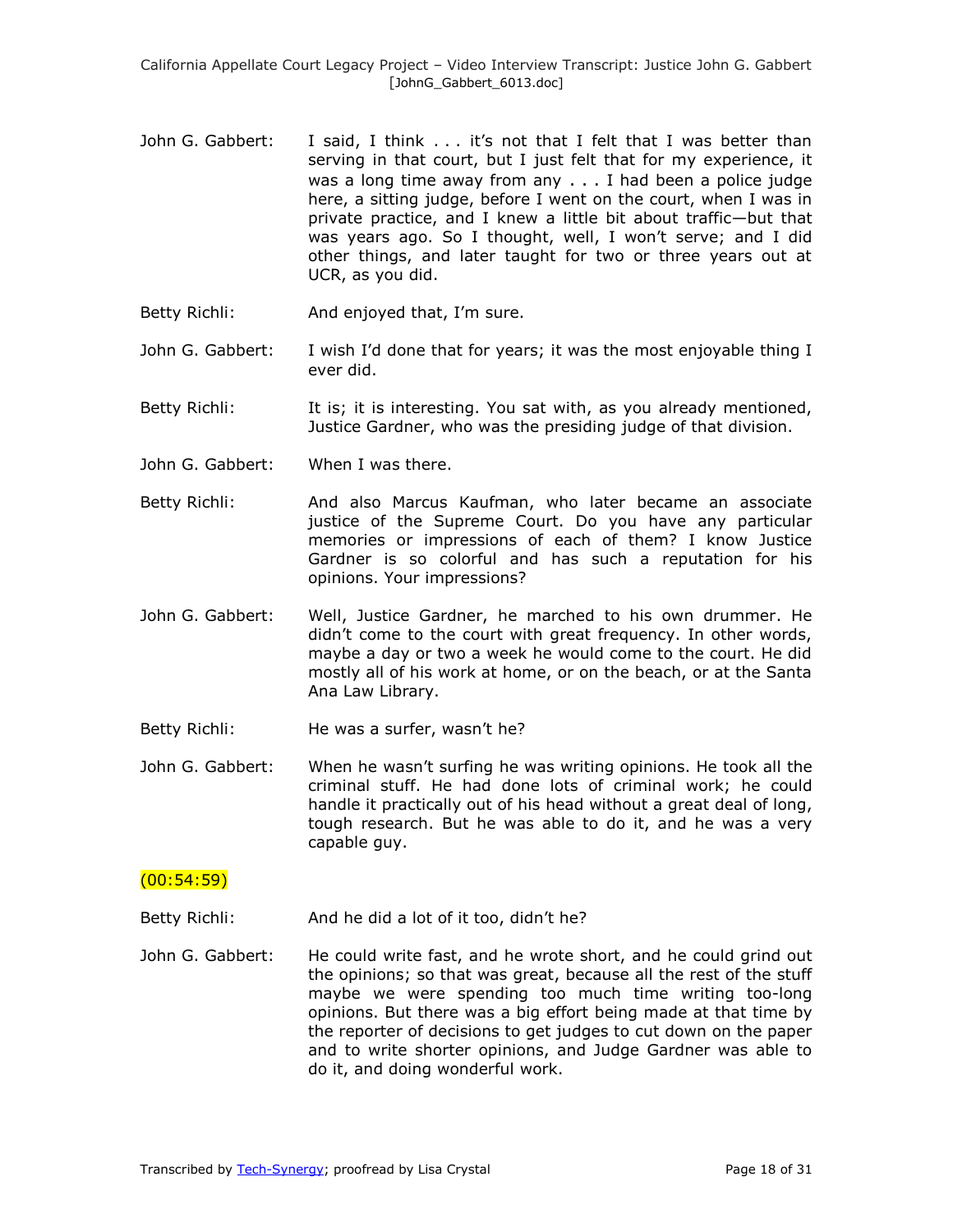But he was . . . he kept to himself and presided perfectly in the conferences and on the bench, but there was not a lot of give and take or collegiality with him, because he was away so much of the time.

Now, Justice Kaufman, he was a workhorse and a brilliant guy, and a very, very able guy; but he was just such a workhorse that I think they worked him to death, almost, over there.

Justice Kerrigan was a very interesting guy and a very good lawyer and judge, and the amazing thing about Justice Kerrigan was, if you walked into his office, he sat there and there was one sheet of paper in front of him. As soon as he finished doing something with the one sheet of paper, he put it here, and locked it in the desk and pulled another one out. There was never anything more than one sheet of paper that he was working on, and that's what he was working on. He was an interesting fellow.

Unfortunately he died while I was on the court. I had known him because he was a superior court judge in San Bernardino for many years when I was here in Riverside County, so I knew him well. He was a very nice guy.

Then the most interesting fellow at the time, I think, was Captain Tamura.

- Betty Richli: You refer to him as Captain.
- John G. Gabbert: We always called him Captain.
- Betty Richli: Why was that?
- John G. Gabbert: Stephen Tamura, Japanese, and a very able guy and a wonderful personality and a great fellow to talk to. All of them . . . when all four of us worked together, there was no problem. The only difficulty was that we were the four there and then Gardner would come in. And we'd work with him, and there was no . . . But I think that there was a little animosity; maybe not animosity, but a little edginess, between Gardner and Kaufman.

Now, when Gardner would come in, often Tamura, who lived in Santa Ana, would ride with him, or they'd give each other a ride. So they were good friends because they had served together on the superior court in Orange County. But there was some, a little, tension between Gardner and Kerrigan.

Betty Richli: Kerrigan or Kaufman?

John G. Gabbert: Well, Kaufman and Kerrigan both. So there was a little tension there. But generally . . . and I don't mean to emphasize that at all. Really the atmosphere generally was very collegial, more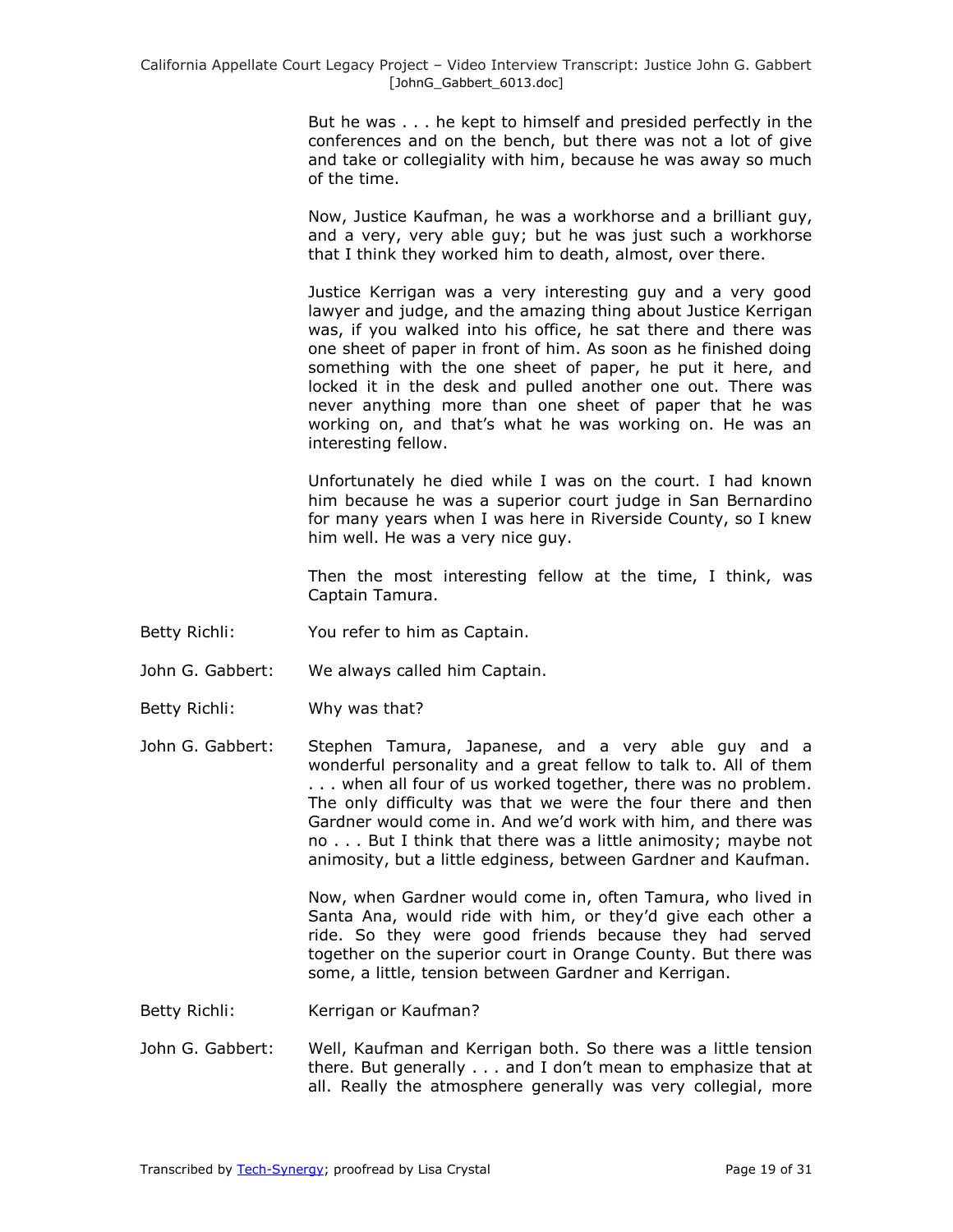collegial than I experienced sometimes on our own superior court, and so it was fun.

But I found that I missed the give and take of being in the public square of the trial court. And I loved that more and missed that more, I think, than anything else—your contact with the bar and people and life. Whereas you were constricted by the written word that you had to keep looking at all the time in the Court of Appeal.

- Betty Richli: Yeah, there may have been a sense of isolation more.
- John G. Gabbert: I felt that, yes. Not so much that I was turned off, but I felt that I was happier where there were more people around.

### $(00:59:59)$

- Betty Richli: Yeah. You used the term "collegiality" just a number of times; we use it fairly frequently, particularly on the Court of Appeal. Do you believe that, as you recall the Court of Appeal, the sense of collegiality helped shape the decisional law to some extent?
- John G. Gabbert: Oh, I think so. Because there was—at least I felt on the Court of Appeal—the feeling was that unless you had a pretty darned positive view of your righteous position, that you were willing to concede that perhaps the other guys might be right. And under the circumstances, if they were the majority, that you would generally go along.

I think we tried to see if we could combine our viewpoints and come out with fewer dissents. I don't think that in any cases where there was a strong feeling anyone hesitated to write a dissent, but I think that the dissents were few and far between. It wasn't just a deal; it was because we were trying to see if we could come to an agreement within reason, and maybe shape it a little bit differently, and all get together.

- Betty Richli: Recognizing that it was guidance for the trial courts, and that you were in essence shaping the law to some extent. That answers the next question that I had, which was, Was it important to you to have unanimous opinions? And in a sense it was.
- John G. Gabbert: Well, I think that the PJ wanted us, as far as we could, to show a unanimous point when we could do so without violence to our conscientious view of the law. But I think that there was an effort being made at that time to try and cut down on anything or just a dissent for some personal viewpoint or ideology or something of that sort that sometimes crept in.
- Betty Richli: Yeah. What would you say was the judicial philosophy that you had developed by the time you got to the appellate court, and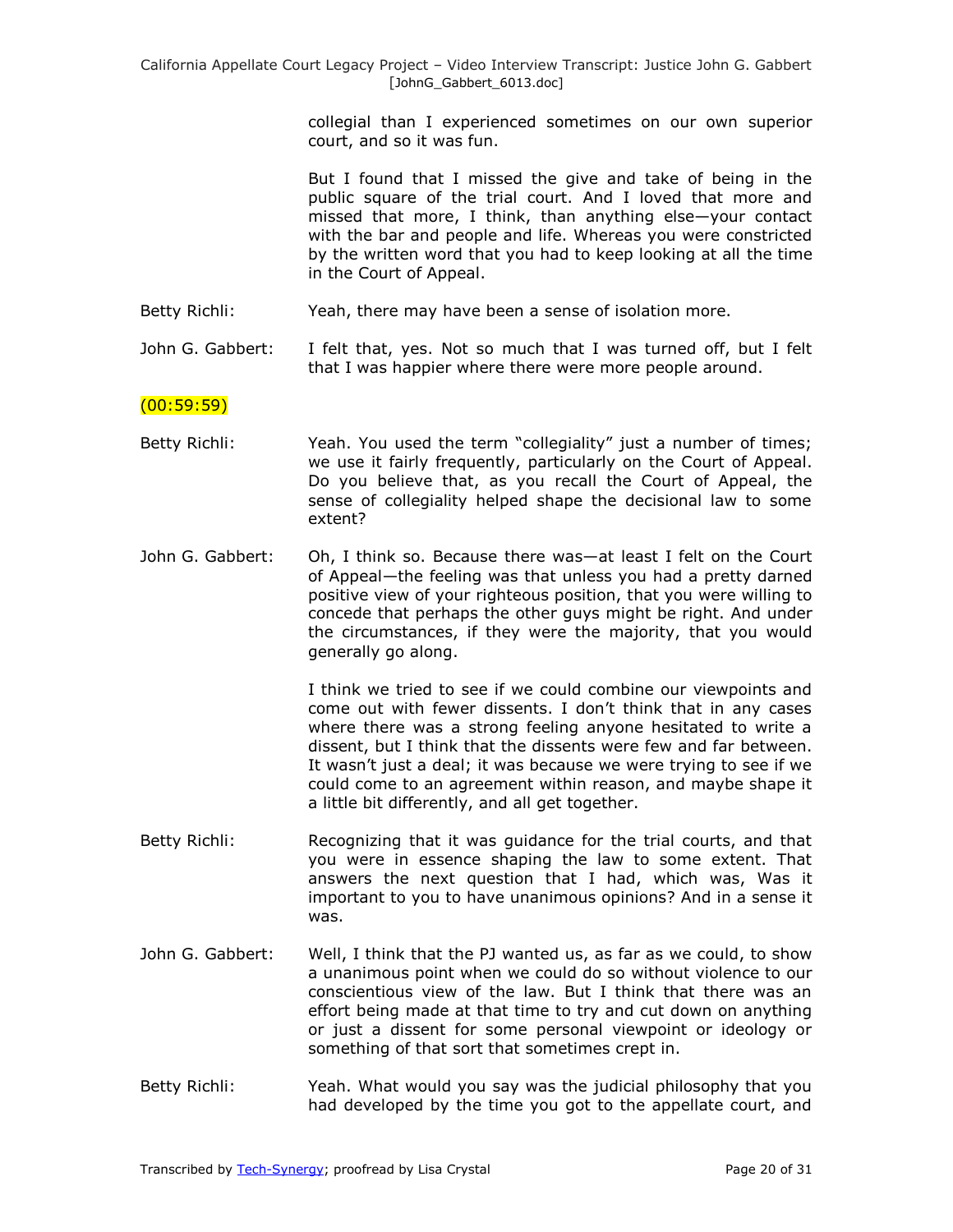do you think . . . So often I think our sense of that is shaped so much by the times—social factors, historical factors. You went through the Great Depression. You went through both world wars, when you were 9 or 10 during the First World War. I know in some of the reading I have done on you, you talk about how that really had a tremendous impact on you, maybe even more so than did the Second World War. So do you think all of these things . . . or how do you think these things may have affected your sense of where you were as a judge?

- John G. Gabbert: Well, I think that at that time—and then it was impressed by the New Deal program that was carried out, and then World War II—that there was an upspringing of liberal viewpoints about civil rights and things of this sort. And that, I think, was pretty much the way I felt about my personal philosophy about the law, and the political governance of the world at that time.
- Betty Richli: Well, your father . . . I get the impression, having been a newspaper man, his standing up for the minority community here, that that also shaped your viewpoints on many of these issues.
- John G. Gabbert: Well, it did, yeah. My father was interesting. He was very strong on individual and civil rights, and absolutely devoid of any racial hatred, prejudices, or otherwise. But he was a very conservative guy on the economic side of life.

# $(01:04:47)$

His father, my grandfather, was a big-time farmer up in Ventura County, very active in the Republican Party—but he was a Hiram Johnson progressive. My father was a Republican conservative, and they had it out and out. My grandfather served in the Legislature, and he was head of the board of supervisors for 30 years off and on in Ventura County. He was a liberal Republican, a Hiram Johnson progressive, and my dad was very conservative.

But they both agreed on civil rights; it's interesting that there was that peculiar deviation. Of course, I took my grandfather's position, which was kind of interesting. My dad and I didn't agree at all on some aspects of politics, but we agreed on so many other things, it didn't matter. He was a good father.

- Betty Richli: When you served on the Court of Appeal . . . Now we have permanent legal staff here, and I don't recall. In the 1970s, did you have what were called, as the U.S. Supreme Court has, the elbow clerks—they serve one or two years—or did you have permanent staff?
- John G. Gabbert: Well, I think the last year or maybe the last two years I was there, we had a chief researcher. Alex Yakudis was the . . . he was head of all the research. Then each of us had a research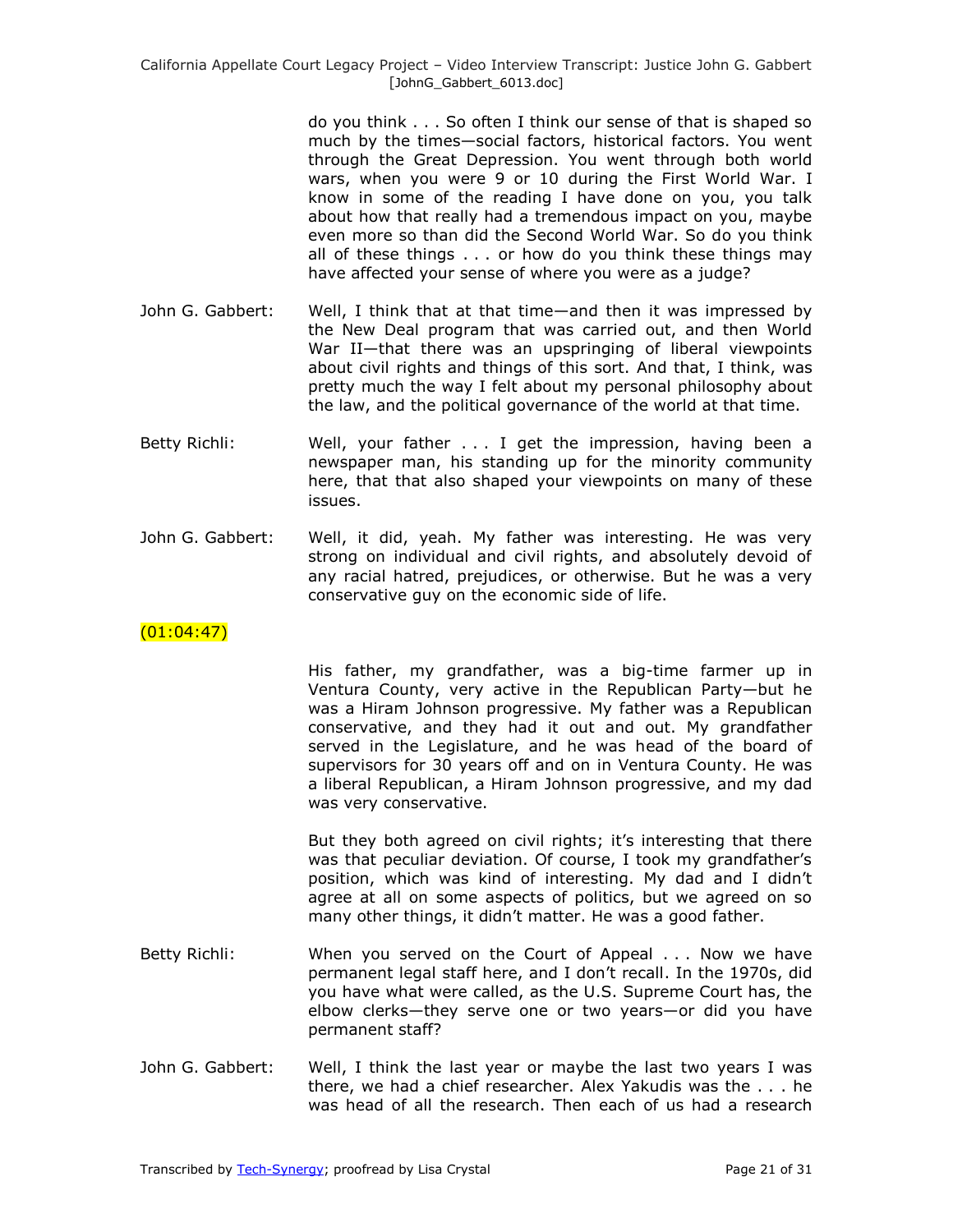> assistant, clerk. And so I guess, then, the professional principal staff is of what, 10 years?

- Betty Richli: Oh, yeah, there's very seldom . . . not a lot of turnover. So at that time you were sort of easing into that sense of having a permanent staff or starting to do that.
- John G. Gabbert: Yeah. For two of those years Bob had me interview all prospective clerks. I went up to Stanford and Berkeley and USC and around, and I got lists and talked to fellows, and I had a list and submitted several names; and those they thought they wanted to get, that I approved, they brought them down, and nearly all of them were selected. I don't think any of them ever objected in my doing that, and I enjoyed doing it.
- Betty Richli: So essentially the people you interviewed were hired and then worked for the other justices or with the other justices?
- John G. Gabbert: Yeah. Now, whether that was true in every case, I can't remember now.
- Betty Richli: Yeah, but in this division it was, at that time.
- John G. Gabbert: But I brought down three or four, anyway.
- Betty Richli: What were some of the qualities you looked for in those attorneys?
- John G. Gabbert: Well, I wanted fellows that I thought would be open, could talk to everybody, and yet I wanted to have them be forceful enough to be able to speak up, and of course I was interested in their GPAs and so on. I suppose just the way they appealed to you, as to whether you thought they'd fit in, and I think most of them did. As a matter of fact, I still maintain contacts with some of them.
- Betty Richli: Oh, that's terrific. Can we take a little break here?

Justice Gabbert, you served 20 years on the trial bench. Did your perspective of your trial bench colleagues change at all after you became an appellate court justice?

John G. Gabbert: You mean my view of what happened on the trial court?

Betty Richli: Yeah.

John G. Gabbert: Well, I think yes, I'm sure it did, because I think that I wondered if we had kept in the back of our minds enough, perhaps when we were on the trial bench, the oversight of the higher courts. I think you have a tendency on the trial court to forget sometimes and just go ahead.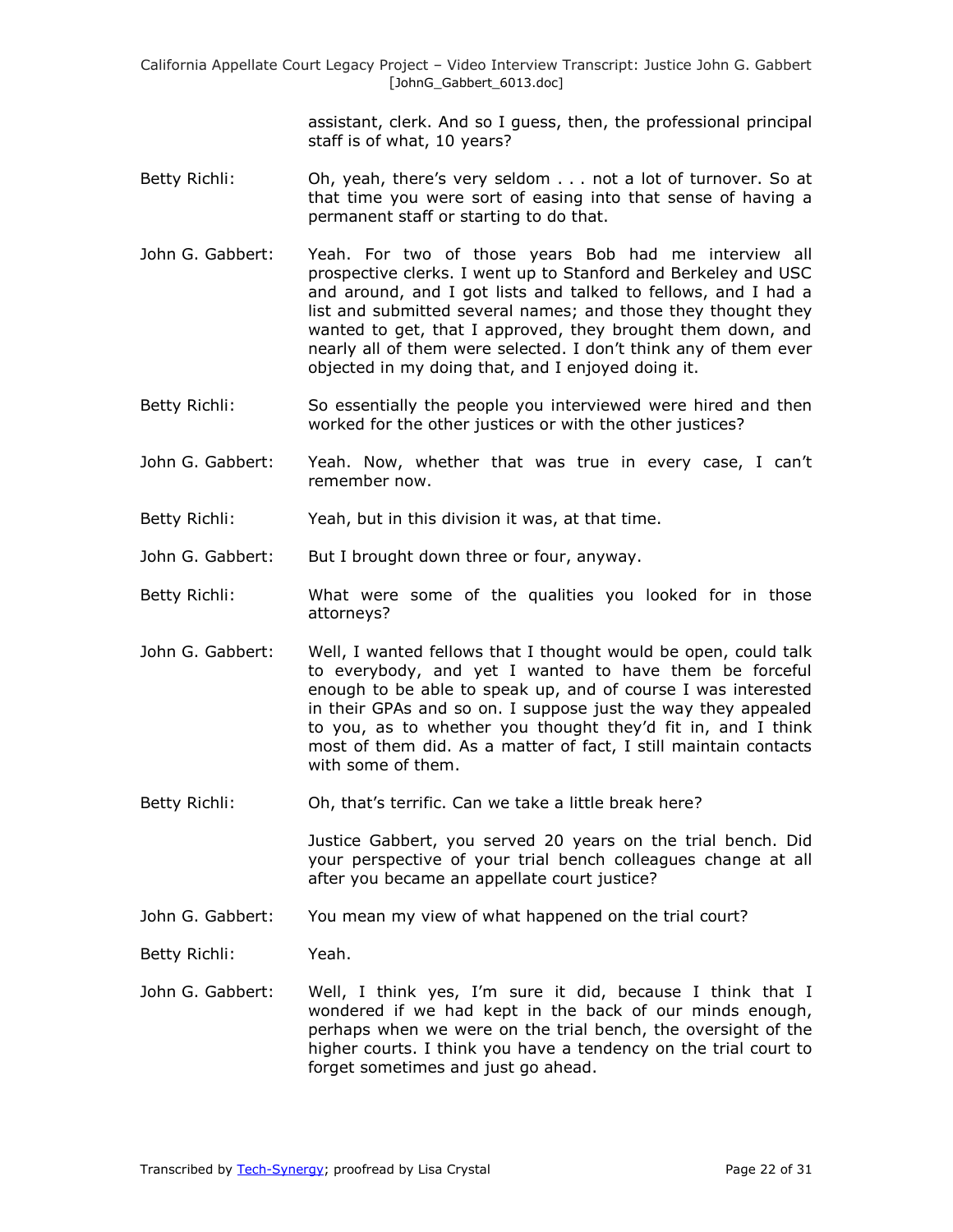#### Betty Richli: Well, you're in the trenches, making immediate decisions, yeah. What to you are the qualities of a good appellate court justice?

#### $(01:09:54)$

John G. Gabbert: Well, I think first of all you must not be ideologically stiff; you must be open-minded. I think that you should, to the very best of your ability, put out of your mind any preconceived ideas. It's impossible; do it, of course, really to when you get down to absolute bedrock. But you've got to do your best to be as close to neutral as you can as you review things—and not to be, because it's a certain category of case, prejudiced against one view or one area of that prejudice in the case or not. I think that's very, very important.

> I think that one of the most important things is also to try and make up your mind after you review everything, but do it within the limits and not let things back up on you—and to decide the matter and then go ahead on other things. You have to do it; and sometimes it's awfully difficult, you know, and that's true in the trial courts too.

- Betty Richli: I was just going to say, I recall, on the trial bench, and maybe even more so, you have less time to ruminate about things and you have to make instantaneous decisions.
- John G. Gabbert: I think that you've got to develop a willingness to be patient with people and things, and not let things get to your plumbing and not become exasperated. Sometimes you have to be, perhaps a little bit; but I think whenever you do make errors you are more likely to make them when you get your temper up a little bit.

Old Judge Dehy, who was many, many, many years the judge up at Inyo County, he served down here by assignment for about seven years, both when I was practicing and when I was on the bench. I just thought he was a wonderful judge because of his attitude, his temperament.

When the Governor announced my appointment my father was unable to drive. And he had to go up near Sacramento on business, and so this was just the weekend before I was going to be sworn in or the week before. So he asked me if I'd drive him up, which I did. We had a very pleasant several days together.

Then on the way back he wanted to go by and do something in San Francisco. We stayed overnight in one of the downtown hotels. In the morning we went down for breakfast, and in the dining room there was Judge Dehy, sitting by himself at a table. I had known him very well. So I went over and I said, "Would you like to . . . may we sit down with you, Judge?" He said sure, so I introduced my father.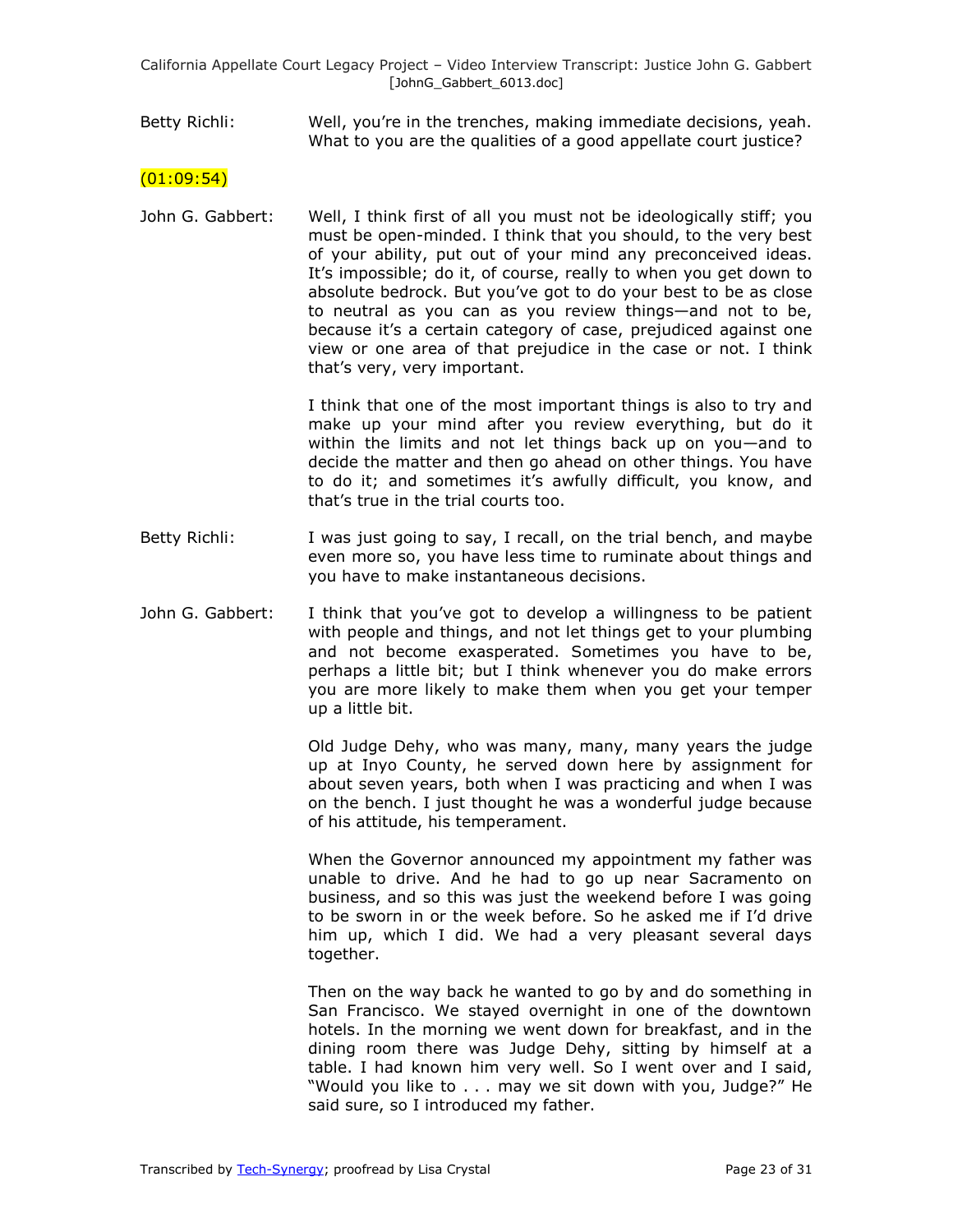He had heard that I had been appointed, and so he said, "You know," he said, "I'm an old, old man." He said, "I want to make a suggestion to you, John." He said, "John, remember this. Every lawyer has a right to lose his own case; just be patient, be patient." Do you know he died two days after that?

Then I was sworn in. They didn't have a courtroom for me. The Judicial Council knew this, and so they assigned me to take care of the Inyo cases. Now, they didn't need anybody out there full-time, but every time they needed somebody for three or four days they would write ahead or phone ahead and ask me if I could come up now.

So actually I served about half my time in Inyo County before they got another judge. This other judge was a young man. He went on, was sworn in, served a short time, and died. So then I got assigned again to Inyo County. It was 27 months before I had a courtroom in Riverside. *[laughing]*

- Betty Richli: I never knew that. And did you sit in Independence?
- John G. Gabbert: In Independence. Well, I loved it. When I first went up there . . . and this is a story I've just got to tell you. There was one little dining room—eatery, greasy spoon, or whatever it was—in Independence, and everybody gathered there for meals, and everybody went over there during their breaks and so forth for coffee.

### $(01:15:00)$

Of course, I was like the fly on the wall. I didn't know anybody, and I would just go over there and sit by myself and have breakfast or lunch or have a cup of coffee or something. There was only one topic of conversation for about a week, and that is, why was it that so and so wasn't elected as supervisor? Everybody loved him, he's the best guy that ever was, everybody thought he was just wonderful. Why did he get defeated?

Then after about a week they finally came up with a consensus. This is actually the fact. They agreed that he wasn't elected because he didn't wear a big hat. That was Inyo County and Independence, and I just loved it. *[laughing]*

They were wonderful people up there. Judge Dehy, he incidentally was born up there in the 1870s, and he had come with his family by—as I understand it—by covered wagon, and they homesteaded up in that area.

Betty Richli: Up in that valley—oh, that's interesting.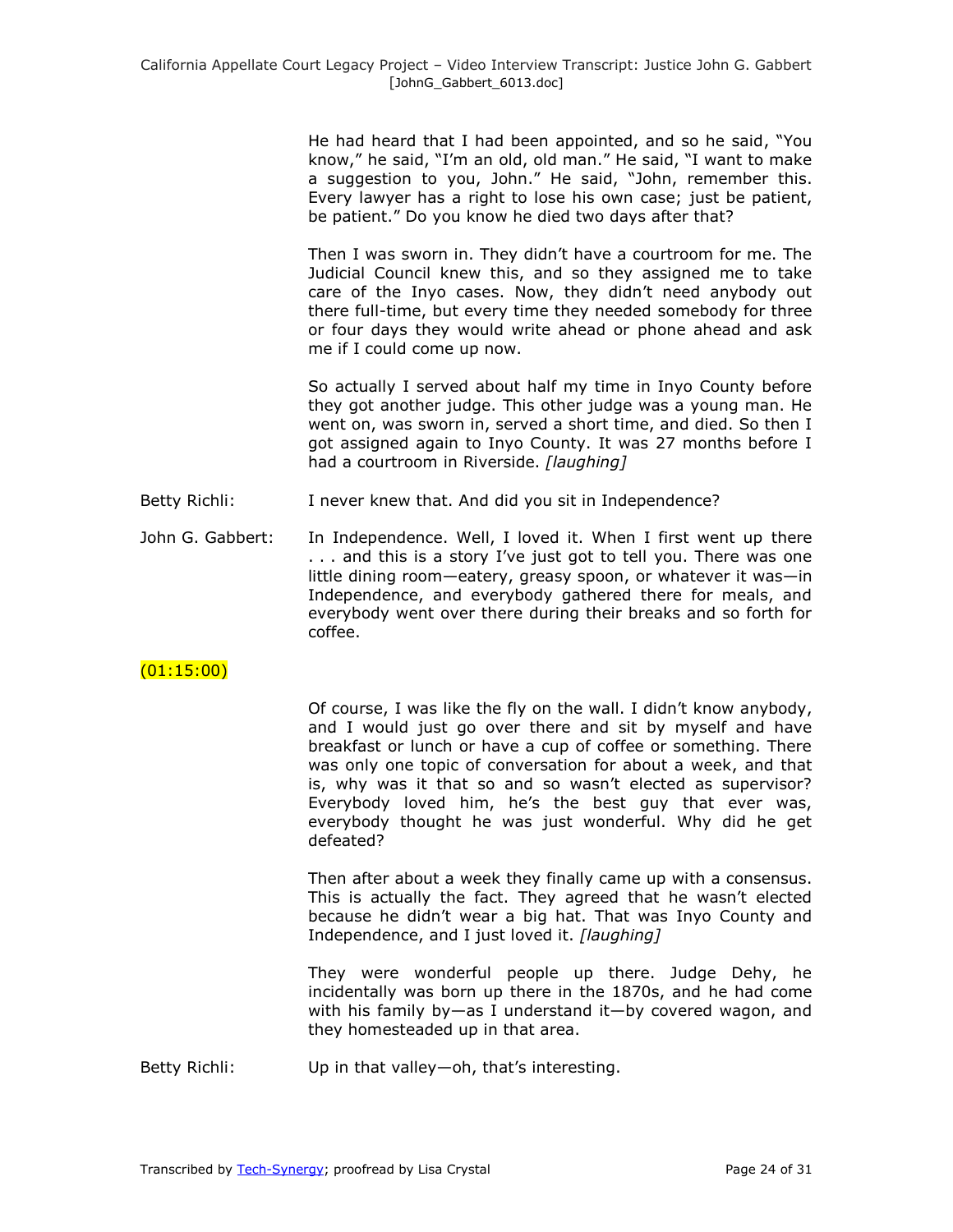- John G. Gabbert: He went to Hastings Law School, and he was a good judge, just because he had that wonderful temperament. I tried cases before, before I went on the court, but I thought he was just a wonderful judge then, and I always felt that. I thought that he gave me some good advice.
- Betty Richli: You know, you must be prescient. My very next inquiry was going to be a question: Do you remember the best advice you received as a justice or a judge? So I think you answered that.
- John G. Gabbert: Well, I think that was pretty high on the list. You bet. Another thing too was—this was before I was a judge. As I told you, we talked to a justice when I had him take over the water case—

Betty Richli: Preston.

John G. Gabbert: Preston. And he told me . . . in the few days off and on when he was there, he'd tell me stories. Once he told me that he was under . . . I had asked him how he enjoyed the work in the court or something, and he said, "You know, I was criticized a lot while I was on the court by my brethren. Because," he said, "I would get my assignments, and I would have them done, and then maybe I'd finish them up; and then maybe in the last week or so of the month I would have all my work done." And, he said, "I'd go out and play some golf." He said, "I received a lot of unfavorable comment from my brethren that I was out playing golf, and they were working."

> 'You know what?" he said. "You've got to make up your mind." He said, "I, fortunately or unfortunately—whatever it was—had the ability to make up my mind fast." He said, "I did that, and I was criticized for it."

> But it appeared to me that it was a virtue to be able to make up your mind, whether it was fast or slow. You had to do it.

- Betty Richli: Yeah, to be decisive and—
- John G. Gabbert: Then I think the worst thing on the trial court was when you had a situation you had to determine yourself, and it was just so tough to make up your mind as to . . . whenever I got into any trouble like that I thought about Justice Preston and just said, "Well, it's got to be done." And do it one way or another, and that's what you have to do.
- Betty Richli: Yeah, good advice it turned out to be. Have you seen a shift in attitudes of the public toward the legal profession over the years?
- John G. Gabbert: Well, I've been doing some reading here in the last couple of weeks. I've read two books about Justice Field—Stephen J. Field—who came here in 1849, and was a lawyer and an alcalde judge and then a district judge and member of the Supreme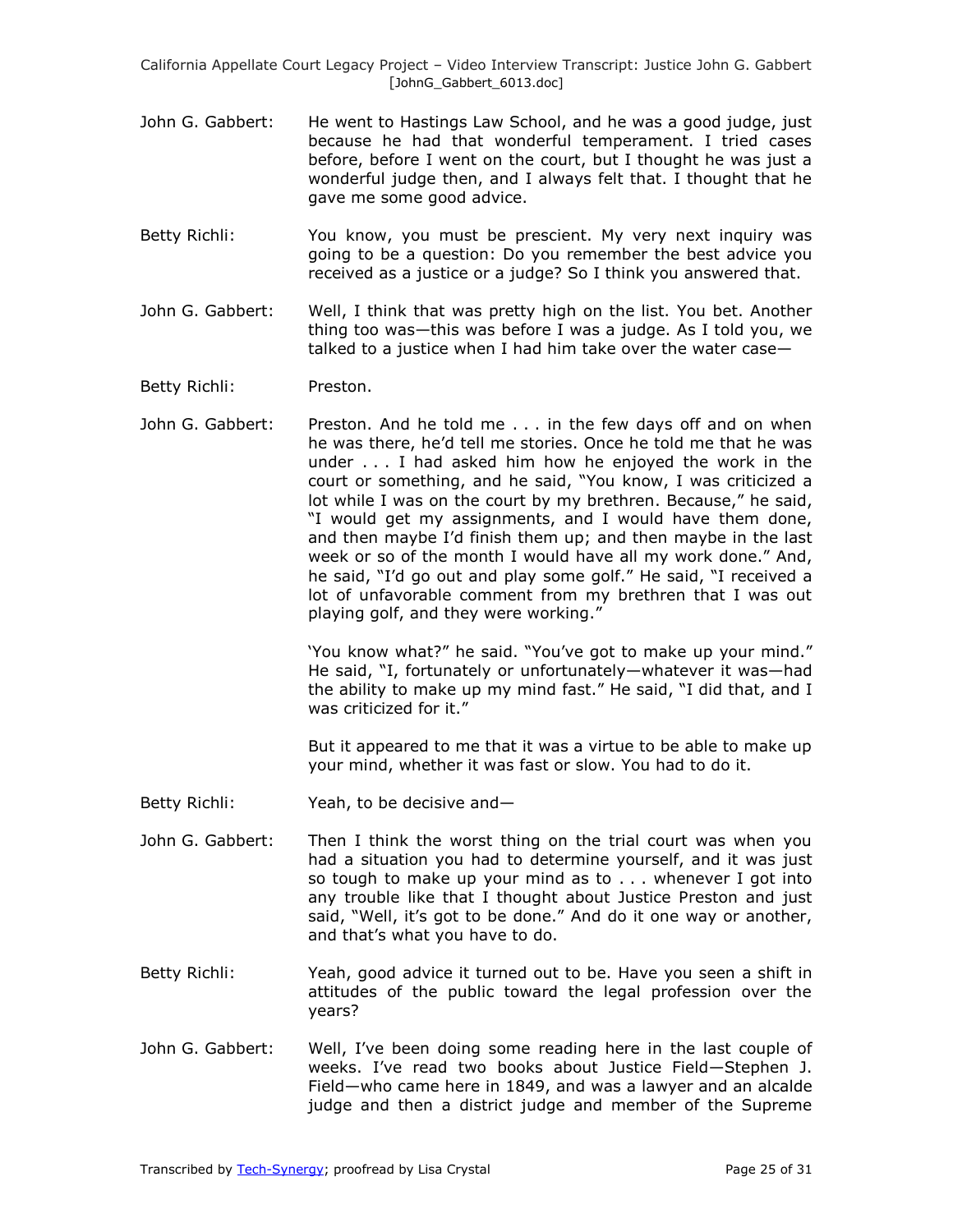Court and Chief Justice. Then went to the U.S. Supreme Court and served 30 some years on that court—I guess maybe the second-longest term. Great judge, and a very interesting character.

It seems to me that the vituperation, if that's the word, against the court by almost everybody was against everything they did, it seems, over the years.

# $(01:19:58)$

I think maybe actually the arguments against the courts today are much calmer than they were then. Read the editorials in the San Francisco papers about any actions of the Supreme Court that they didn't like; they were terribly vituperative against the members of the court.

- Betty Richli: This was back in the late 1800s, not the 1900s?
- John G. Gabbert: Yeah, and it continued. For example, he or the court were criticized almost any way they went on the decision on the land title cases, on the Chinese exclusionary cases, and the cases with respect to discriminatory fining of the Mexican miners or the Chinese or anything, or the Chinese laundries that went to the Supreme Court—all that sort. They just were terribly critical.

They were accused of being subject to accepting bribes and all sorts of things, just out and out outrageous claims. Maybe they weren't so outrageous, I don't know, but they were certainly outrageous as far as we're concerned today. I don't think that we're any worse today. I think it's just these aren't simple songs we sing; they went on then and they're going on now, but I don't think they're as bad.

- Betty Richli: Yeah, sometimes, perhaps, maybe in light of the technological advances, we just hear it more frequently and sooner.
- John G. Gabbert: I really believe that I've had kind of a change of viewpoint here just recently. I've been doing a lot of historical reading in California history, just legal history, and it's just amazing how the courts were vilified—almost every issue. Maybe they took their politics more seriously, and the courts were more political. You ran on a Democrat or a Republican or a Know Nothing or some other union ticket or something; and they were more political, I'm sure, and subject to all the arguments.

But the arguments against the Supreme Court in *Bush v. Gore* are nothing compared with what they were in the Supreme Court case on the commission . . . was reported on the Hayes-Tilden presidential electoral vote. So I don't think . . . they're not new; these aren't new, and they're probably no worse and no better than they were before.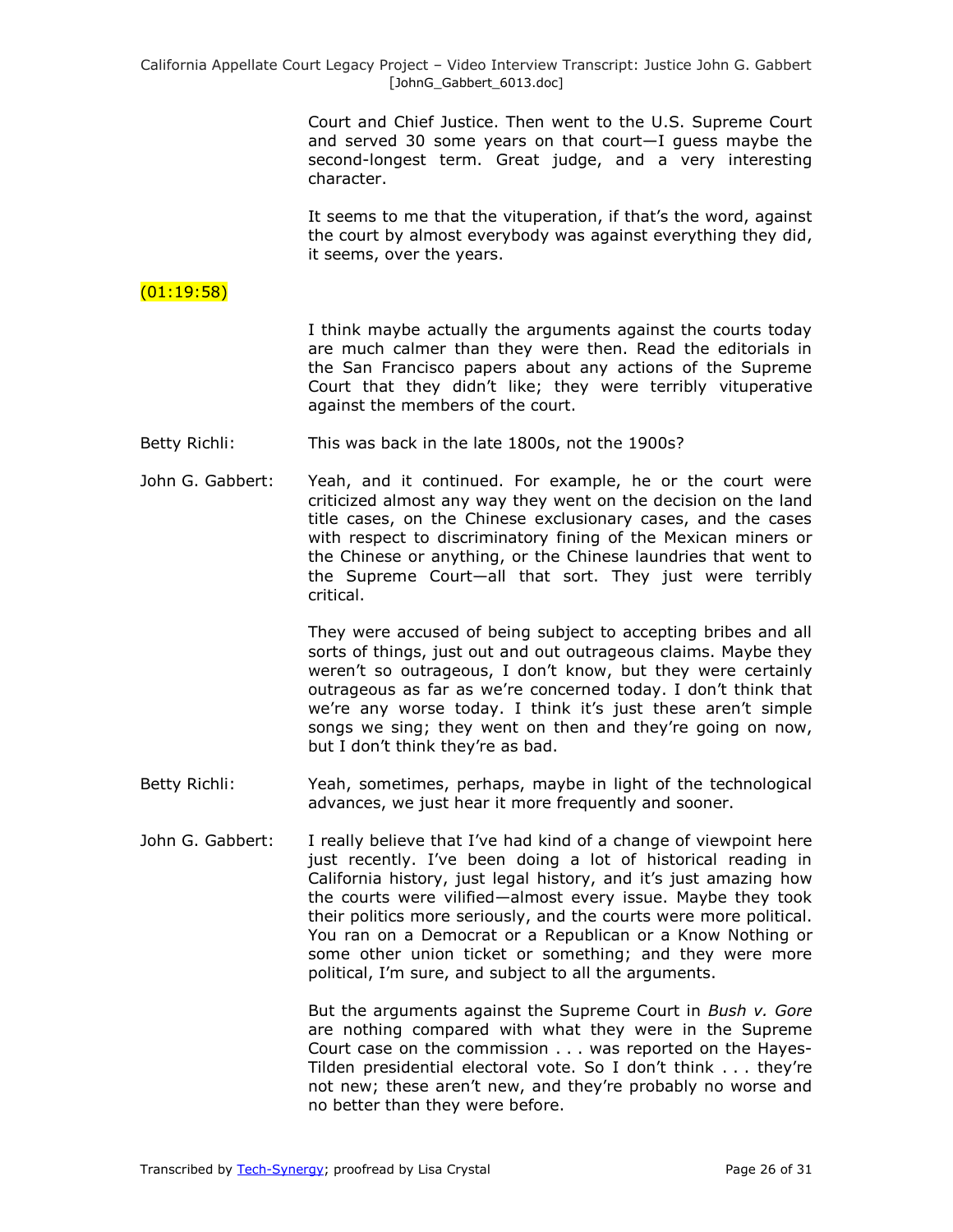- Betty Richli: We hear so much, and I think rightfully so, that the judiciary is a third, independent branch of the government and we have to maintain the independence of the judiciary. So it seems to me this has been a common theme, and now you $-$
- John G. Gabbert: It is a common theme, yeah.
- Betty Richli: This is something that's not new.
- John G. Gabbert: It's not something new that's never been heard before. As it was in the beginning, so today official sitting is and shall be reigned forevermore, as Kipling used to say.
- Betty Richli: Justice Gabbert, during your legal and judicial careers this country has experienced enormous social and economic upheavals. We've had wars, depressions, changing cultural mores; huge, quantum leaps in technology. We have a huge population with enormous diversity. From the vantage point of someone older and wiser, what advice would you give to a new lawyer?
- John G. Gabbert: Well, I would say, in the first place, if you go to practice law, practice it with civility. You've got to work hard; you've got to spend time and effort. You shouldn't try to get rich overnight, and you should practice in some area, location, where you want to live and remain and grow with the country. But I think the biggest thing, I think, that I would urge, is practice law with civility.

# (01:24:51)

I'll tell you, I don't know, because I'm not around the courts now to do it, but in the old days it seems to me that there were an upper crust of lawyers who maintained that civil approach toward everybody, and it paid off; and I think that's one of the big things that a young lawyer should learn, is to be civil. I don't mean to be—

- Betty Richli: Not compromising your clients in any way.
- John G. Gabbert: Not compromising your clients, but you can do this in a civil manner. You say "very well' instead of shouting about it.
- Betty Richli: How about a newly appointed judge?

John G. Gabbert: Advice?

- Betty Richli: Yes.
- John G. Gabbert: Well, I'm so far removed it's hard to say. I would say the same thing. Just in the first place, put aside any thoughts of other political activity. If it ever comes to that, that can be done, but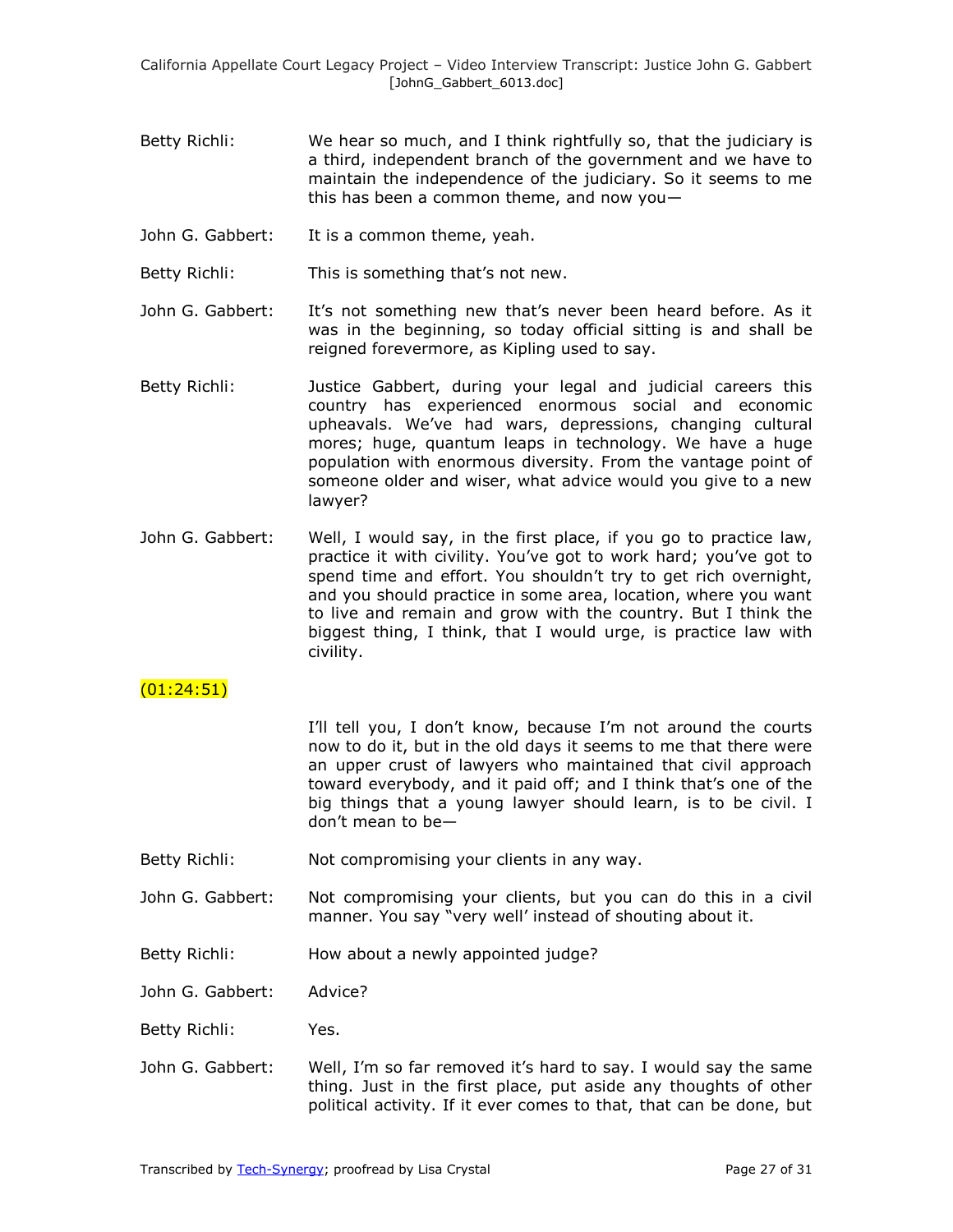you shouldn't be thinking about a political life if you want to be a good judge, in my opinion. Now, I know that that is not the case always and probably shouldn't be, but it seems to me that you've got to set aside your political ambitions if you want to be a good judge. You've got to just say, this is what I want to do, and this is a worthy calling, I can do a lot for society, and in doing a good job here. If you don't want to commit yourself to that, well then go out and run for dogcatcher or whatever.

- Betty Richli: What challenges do you believe the courts face in the future? And as you think about that question, do you think that these challenges may be any more difficult than the challenges that were faced in the judicial system in the past? You've touched a little bit on that, I think.
- John G. Gabbert: Well, I think that they went through all these same things. When you think of the divisions caused by slavery, that overshadowed everything for 50 years in California. For example, Southern California was largely flooded with Southern sympathizers. Northern California were nearly all—now, this isn't exact, but the majority of the Anglos that came into Los Angeles pueblo were Southerners.

So when they went to the convention, they wanted California to come in as a slave state. The Northern people wanted California to come in as a free state. So that's the constitutional convention in Monterey; the Northerners prevailed by nine votes. Nine votes.

At that time, the North and South were evenly divided in number of states. So Congress dithered and didn't do anything; they didn't even set up a territorial government for California. California was in chaos for over a year and a half. The only thing that kept it from disintegrating entirely was the fact that General Riley was out here with a regiment of men up in San Francisco. They had a detail out here, and the Mormon battalion marched to San Diego. If they hadn't had the military here, the whole system would have disintegrated.

General Riley just on his own called for a constitutional convention, which they held, and they set up the basic . . . did a good job on the basic Constitution of California, to come in as a free state.

That forced the Compromise of 1850, whereby California was allowed to come in as a free state and the territories of Utah and New Mexico could come in, and then later determine by popular sovereignty or some other thing—they didn't say whether they'd come in as slave states. Well, they were intended to that.

Then the Southern groups that lived in Southern California wanted to set up a slave state in Southern California. They had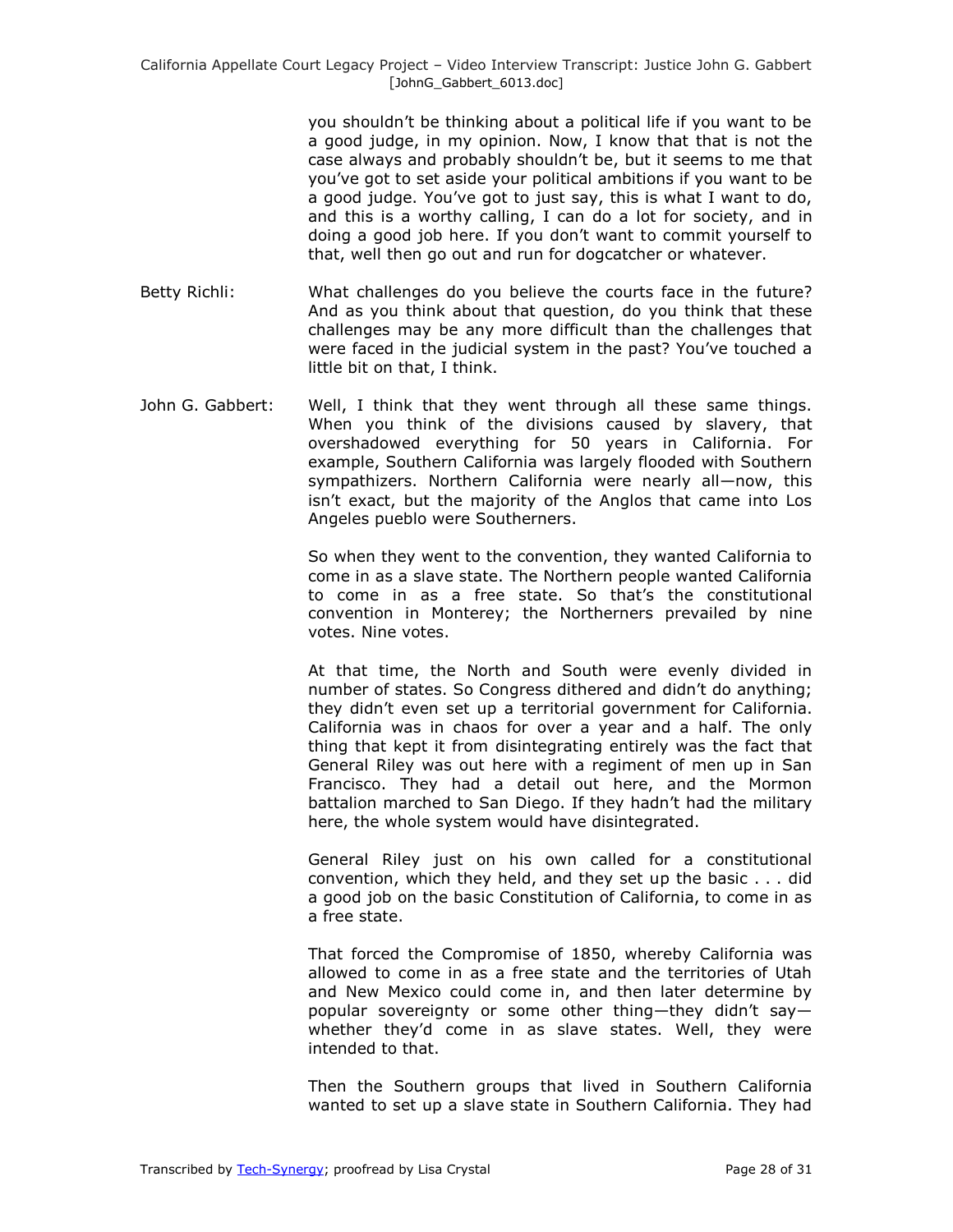> thought that if they came into the slave state here, North could come in as a free state, and they both could come in as states. That was defeated, of course.

> But the turmoil all over the country in that, we can't even imagine. I mean, we're not near the Civil War mentality, thank god.

## $(01:29:54)$

I do say that we have seriously partisan-divided national government at the moment. I hope sanity may prevail somewhere along the line, but it's nowhere near what it was in those days, when every guy was carrying a pistol and a bowie knife, pretty much, for his neighbor.

- Betty Richli: Yeah, perhaps we've lost our historical perspective, and we need to view it through that prism. Justice Gabbert, what did you enjoy most about your judicial career?
- John G. Gabbert: The thing I really enjoyed doing the most was handling juvenile cases. I always felt that there was someplace I might do a little bit of good—not often, but once in a while. *[laughing]* I did, I think; a few times I did some good there. I just feel that there is a place where a judge can make a difference—not every case, by any manner or means, but in several of them.

For that reason I've set up a Juvenile Justice Foundation through the Riverside Community Foundation, to give some extra funds to juvenile judges when they need funds for special aid that they can give. They can't get money through normal channels, and maybe something that can really be helpful. It's just beginning to come to a point where they're getting enough money to do something with it. I think that there's a place where a judge can make a difference.

Now, you can make a difference, too, in a domestic relations court order. You have so many dysfunctional situations that you're overwhelmed; and of course the best thing you can do is to do a good job in deciding cases in the very best way you possibly can. But I think the place where you have the greatest, perhaps, opportunity—and maybe freedom—to do something that isn't always so hidebound, is in juvenile.

- Betty Richli: Yeah, I would agree with you, I think that's very true. What qualities do you think you've possessed that have made you and there is a consensus, you were a very successful judge—so given that as the premise, what qualities do you think you have that made you so successful?
- John G. Gabbert: Oh, thank you for saying that. I tried to override my temper. I think that that's . . . in other words, try to not let it get under your hide. I used to . . . really in my own mind, Judge Dehy,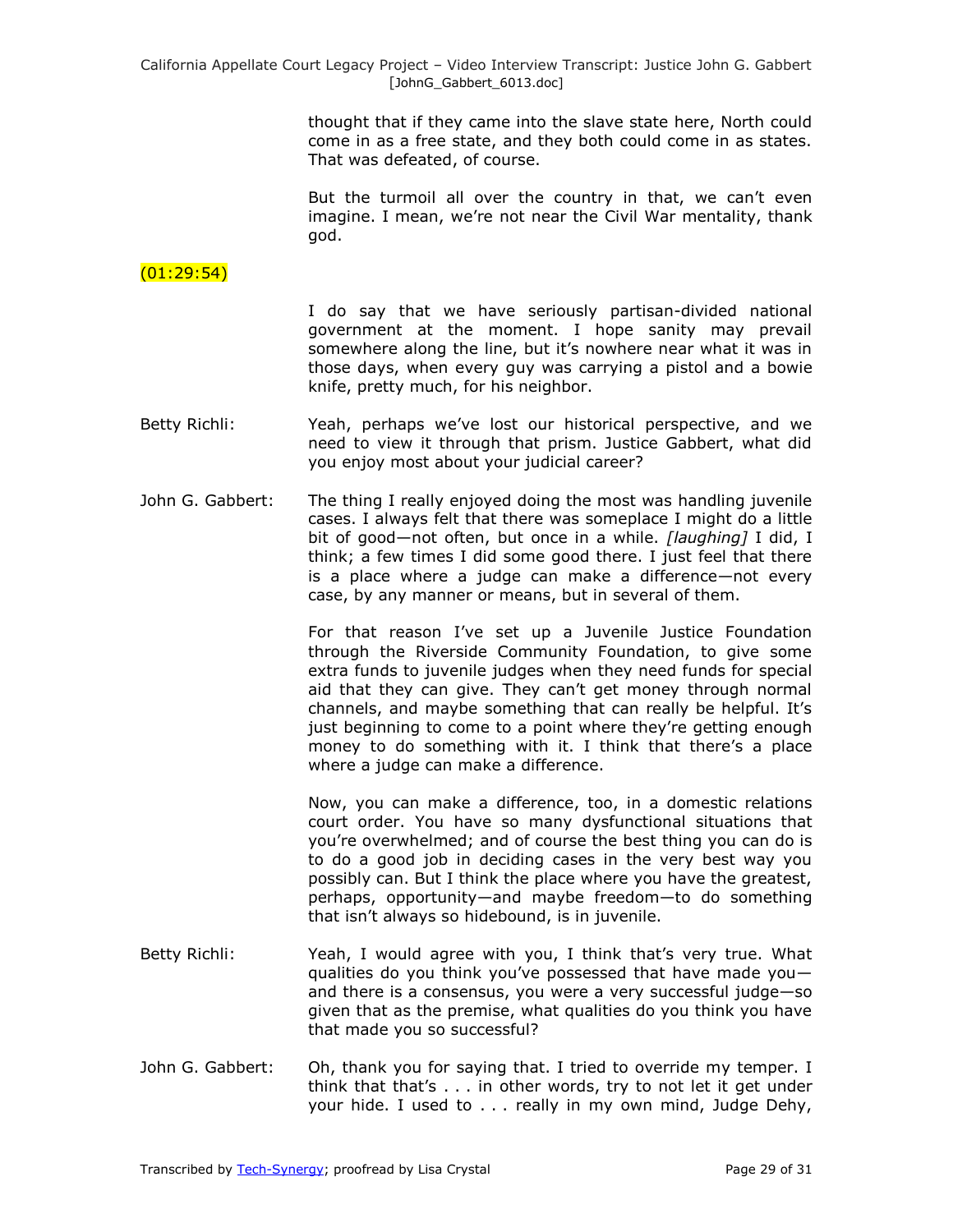> because I thought that he did such a wonderful job in that regard. When things were nasty, he just was as easy as ever. If you could only . . . I couldn't do it all the time, but I think I tried hard to be patient as he suggested. Incidentally, the spelling of Dehy is D-e-h-y.

- Betty Richli: What impact did your judicial career have on your personal life and your family, and how you related to your community?
- John G. Gabbert: Well, I enjoyed it very much, and I think that . . . The only thing that was when my kids were little, I was so darn busy trying to do the job that I didn't give them as much time as I wish I had now. But they all turned out okay, and we're all friends, and thank god they're taking care of me now.
- Betty Richli: Do you believe that in terms of your relationship to the community that it provided you an additional forum to get things done, maybe, or to help get things accomplished? I know you were very active and off seeing the UCR campus—
- John G. Gabbert: I was the president of the United School District and served on that. I was active in a number of organizations—the YMCA and things of that sort—and then spent a great deal of time working for the development and the placement of the university here. I worked on that always ever since, and served as a trustee and so forth. I've felt that that was a place where we really made a difference.

### $(01:35:04)$

- Betty Richli: For those who may be listening to this, when you talk about the campus, you're talking about the University of California Riverside campus. You were very much responsible—you and people that you influenced—in getting that here, located here.
- John G. Gabbert: We were really lobbying for it from the very beginning, from day one—a great bunch of people who worked for no selfish motives at all, and worked hard to see the dream come true. It has exceeded our expectations because we thought we were going to get a small, very high-grade, liberal arts college, and that was about the best we could get as a branch of the university here—a special liberal arts, small, high-grade college. The Swarthmore of the West, or something of that sort.

What we got is so much better, because the *Washington Monthly* survey puts UC Riverside number 22 out of a list of over 400 four-year, national universities. We're in 22nd place. We're ahead of a number of famous institutions, and we're only 50 years old.

- Betty Richli: The enrollment now, do you have any idea what it is?
- John G. Gabbert: It's about 18,000, and they expect 25 shortly.